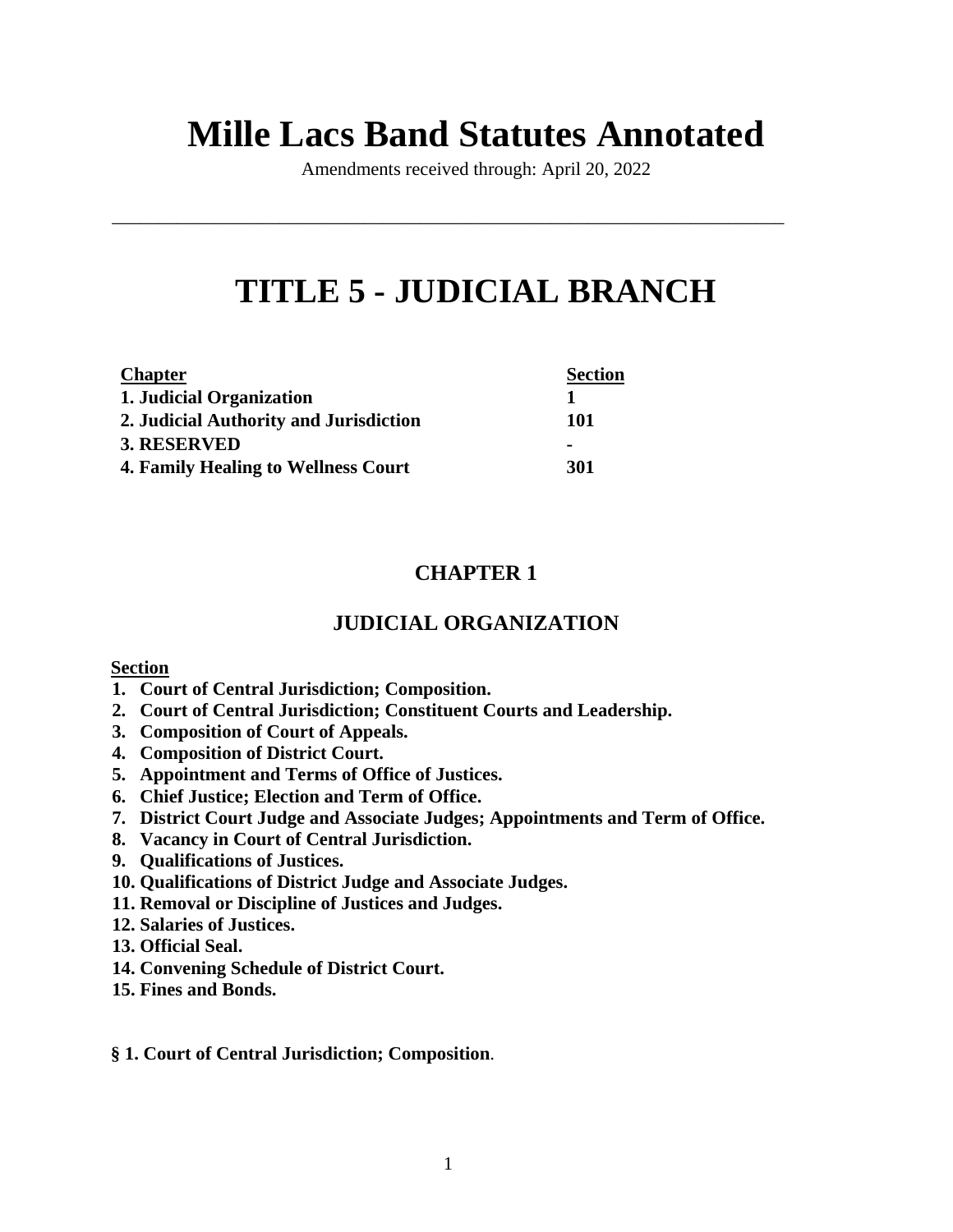All judicial authority of the Non-Removable Mille Lacs Band of Chippewa Indians shall be vested in the Court of Central Jurisdiction. The Court of Central Jurisdiction shall be composed of the Justices and Judges of the Court of Central Jurisdiction, the Clerk of Court, Court Administrator and other judicial employees.

#### **Historical and Statutory Notes**

**Source:**

Band Statute 1303-MLC-4, § 7.

#### **Cross References**

Court staff, *see* 5 MLBS § 107.

#### **§ 2. Court of Central Jurisdiction; Constituent Courts and Leadership**.

The Court of Central Jurisdiction shall consist of the District Court and the Court of Appeals of the Non-Removable Mille Lacs Band of Chippewa Indians and as otherwise provided for by law and shall be led by the Chief Justice who shall serve as the leader of the Court of Central Jurisdiction.

#### **Historical and Statutory Notes**

**Source:**

Band Statute 1303-MLC-4, § 7.01.

#### **§ 3. Composition of Court of Appeals**.

The Court of Appeals shall be composed of one Chief Justice and two Associate Justices.

#### **Historical and Statutory Notes**

#### **Source:**

Band Statute 1303-MLC-4, § 7.02.

#### **§ 4. Composition of District Court**.

The District Court shall be composed of one District Court Judge and such other Associate District Court Judges as necessary

#### **Historical and Statutory Notes**

**Source:**

Band Statute 1303-MLC4, § 7.03.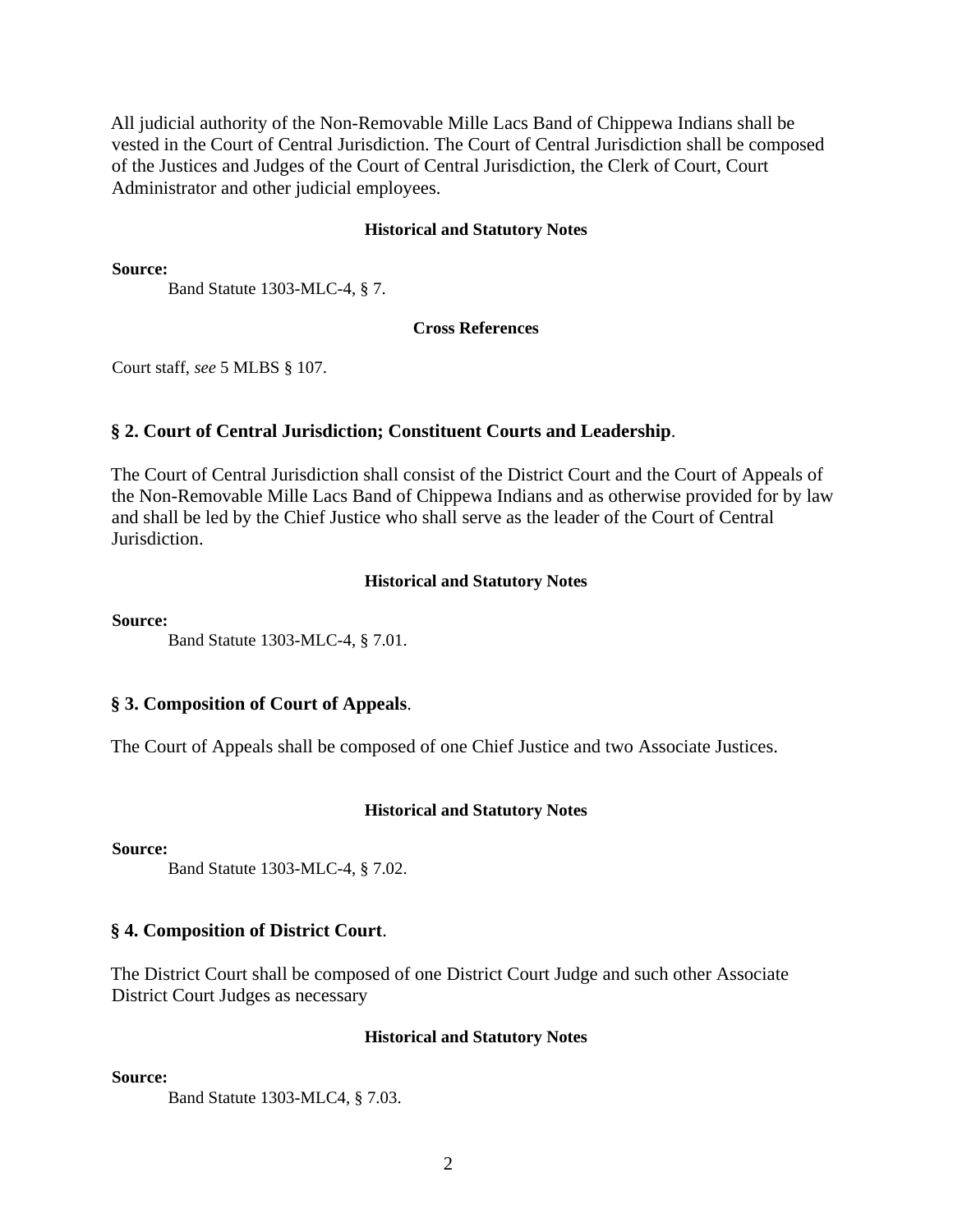Band Ordinance 39-19.

#### **§ 5. Appointment and Terms of Office of Justices**.

- (a) The terms of office of the three Justices of the Court of Appeals shall be for six (6) years. Any Justice may be disciplined or removed for cause pursuant to 3 MLBS § 25.
- (b) The Justices shall be nominated by the Chief Executive, who shall submit the nomination to Band Assembly. Band Assembly shall upon receipt of the nomination confirm or reject the nomination within thirty (30) days. There shall be one justice from each of the three respective districts of the Mille Lacs Band.
- (c) The Justice from the Nay-Ah-Shing District shall serve a six-year term expiring August 15, 1996 and on this date every six years hence. The Justice from the Ga-meta-wa-ga-gi-moog District shall serve a six-year term expiring August 30, 1998 and on this date every six years hence. The Justice from the Ah-sho-moog District shall serve a six-year term expiring August 15, 2000 and on this date every six years hence.

#### **Historical and Statutory Notes**

#### **Source:**

Band Statute 1303-MLC-4, § 12.

#### **Cross References**

Designation of Band districts, *see* MLBS § 11.

## **§ 6. Chief Justice; Election and Term of Office**.

The Justices of the Court of Appeals shall elect from among themselves the Chief Justice who shall then serve a four-year term as Chief Justice expiring August 30, 1996 and on this date every four years hence.

#### **Historical and Statutory Notes**

#### **Source:**

Band Statute 1303-MLC-4, § 12.03.

#### **§ 7. District Court Judge and Associate Judges; Appointment and Terms of Office.**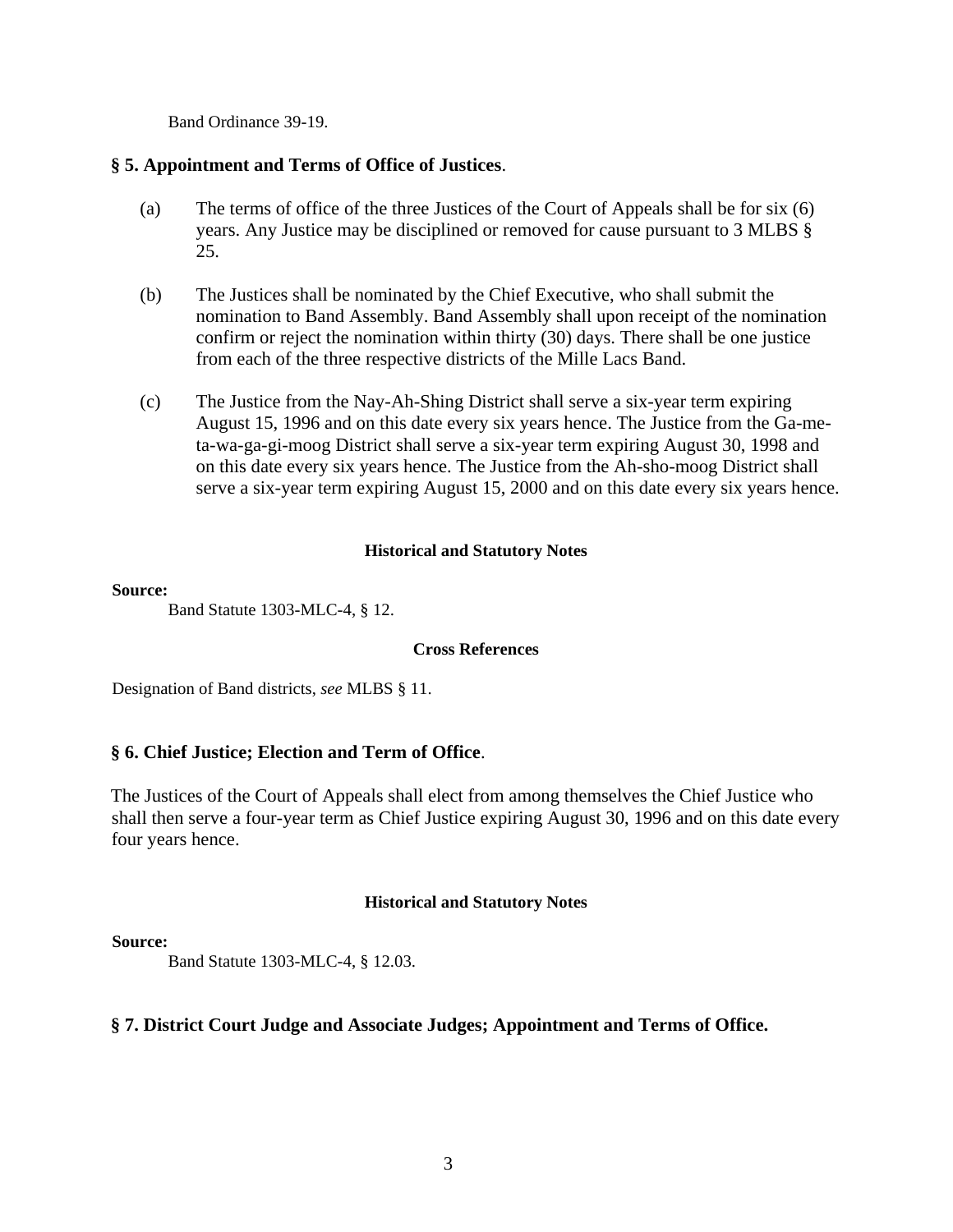- (a) The District Court Judge and the Associate Judges shall be nominated by the Chief Executive who shall submit the nomination to Band Assembly. Band Assembly shall upon receipt of the nominations confirm or reject the nominations within 30 days.
- (b) The District Court Judge shall serve a six-year term expiring August 15, 1 996 and on this date every six years hence.
- (c) The Associate Judges shall each serve a four-year term expiring August 30, 2024 and on this date four years hence.
- (d) The District Court Judge or Associate Judges may be disciplined or removed for cause pursuant to 3 MLBS § 25.

#### **Source:**

Band Statute 1303-MLC-4, § 12.04, 12.05. Band Ordinance 39-19.

#### **§ 8. Vacancy in Court of Central Jurisdiction**.

- (a) Should the Chief Justice temporarily become unable to perform the duties of office those powers and duties shall devolve upon the Senior Associate Justice, until such disability is removed.
- (b) Whenever an Associate Justice of the Court is unable to perform the duties of office, those powers and duties shall devolve upon a Special Magistrate, until such disability is removed or another justice is appointed and sworn in.
- (c) In the event a Justice or Judge is unable to complete their term of office that position will be filled by nomination from the Chief Executive subject to ratification by Band Assembly.

#### **Historical and Statutory Notes**

#### **Source:**

Band Statute 1303-MLC-4, § 13.

#### **Cross References**

Special Magistrate, *see* MLBS § 108.

#### **§ 9. Qualifications of Justices**.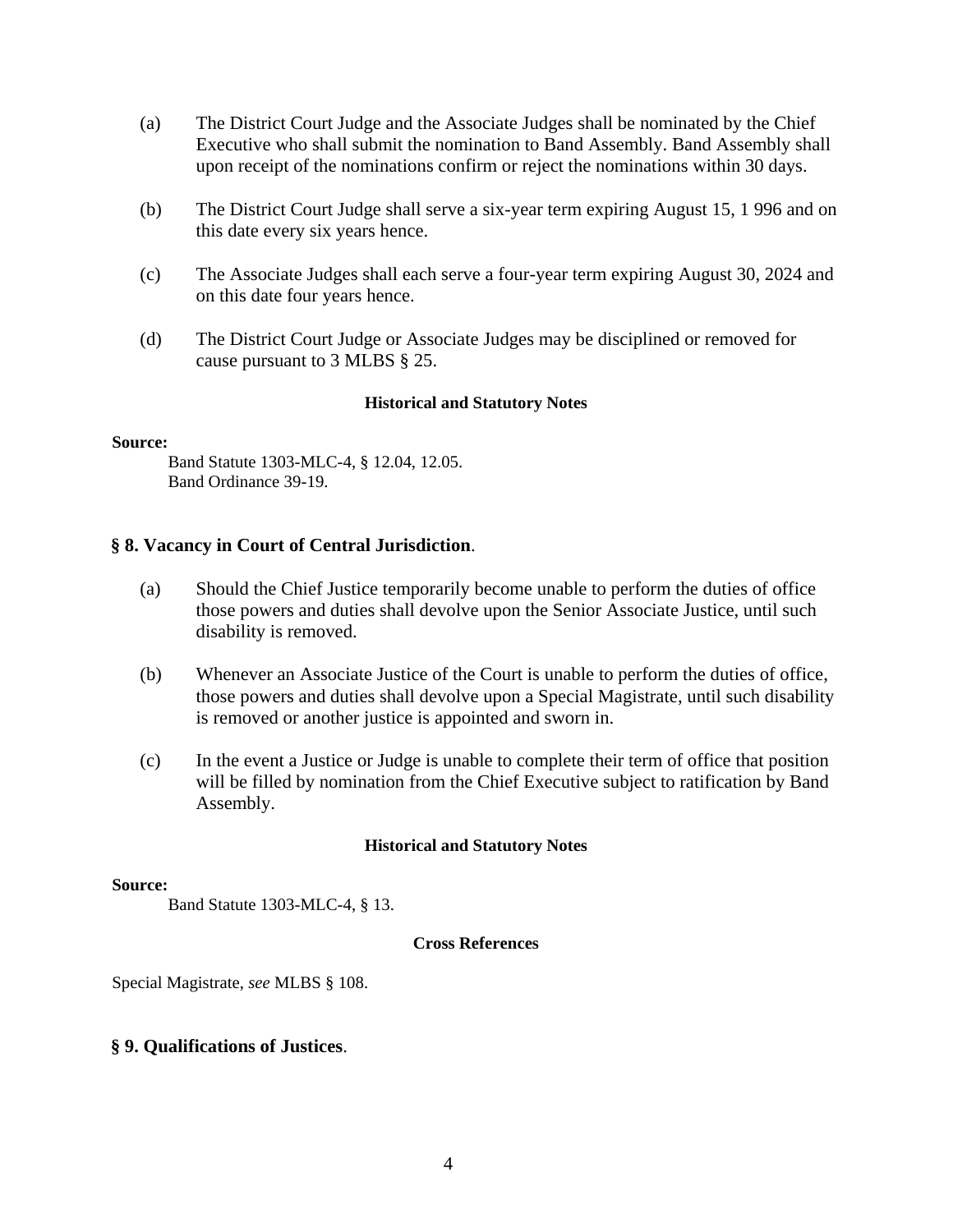- (a) Any person who is nominated as a justice of the Court of Central Jurisdiction shall meet the following qualifications:
	- (1) Shall be an enrolled member of the Non-Removable Mille Lacs Band of Chippewa Indians, and;
	- (2) Shall have reached the chronological age of twenty-one, and;
	- (3) Shall have graduated from high school or obtained an equivalent degree, or be at least 55 years old, and;
	- (4) Shall be knowledgeable of the Constitution of the Minnesota Chippewa Tribe, the laws of the Non-Removable Mille Lacs Band of Chippewa Indians and the unwritten customs and traditions of the Band, and;
	- (5) Shall be a person of honor, integrity and good moral character as evidenced by letters of recommendation from four (4) elders of the Band who are not related within the first degree to the person nominated for office.
- (b) No person shall be nominated as a justice in the event said person shall have been convicted of a felony or if that person has been convicted of a gross misdemeanor within seven  $(7)$  years.

#### **Source:**

Band Statute 1303-MLC-4, § 14.

## **§ 10. Qualifications of District Judge and Associate Judges.**

- (a) Shall have graduated from an accredited law school and be in good standing of a state bar.
- (b) Shall have never been convicted of a felony or gross misdemeanor and if convicted for such while seated as a judge shall be subject to removal pursuant to 3 MLBS § 25.

#### **Historical and Statutory Notes**

#### **Source:**

Band Statute 1303-MLC-4, § 15. Band Ordinance 39-19.

## **§ 11. Removal or Discipline of Justices and Judges**.

(a) A joint session of the Band Assembly, pursuant to 3 MLBS § 25, may remove or discipline any justice or judge of the Court for just cause associated with a violation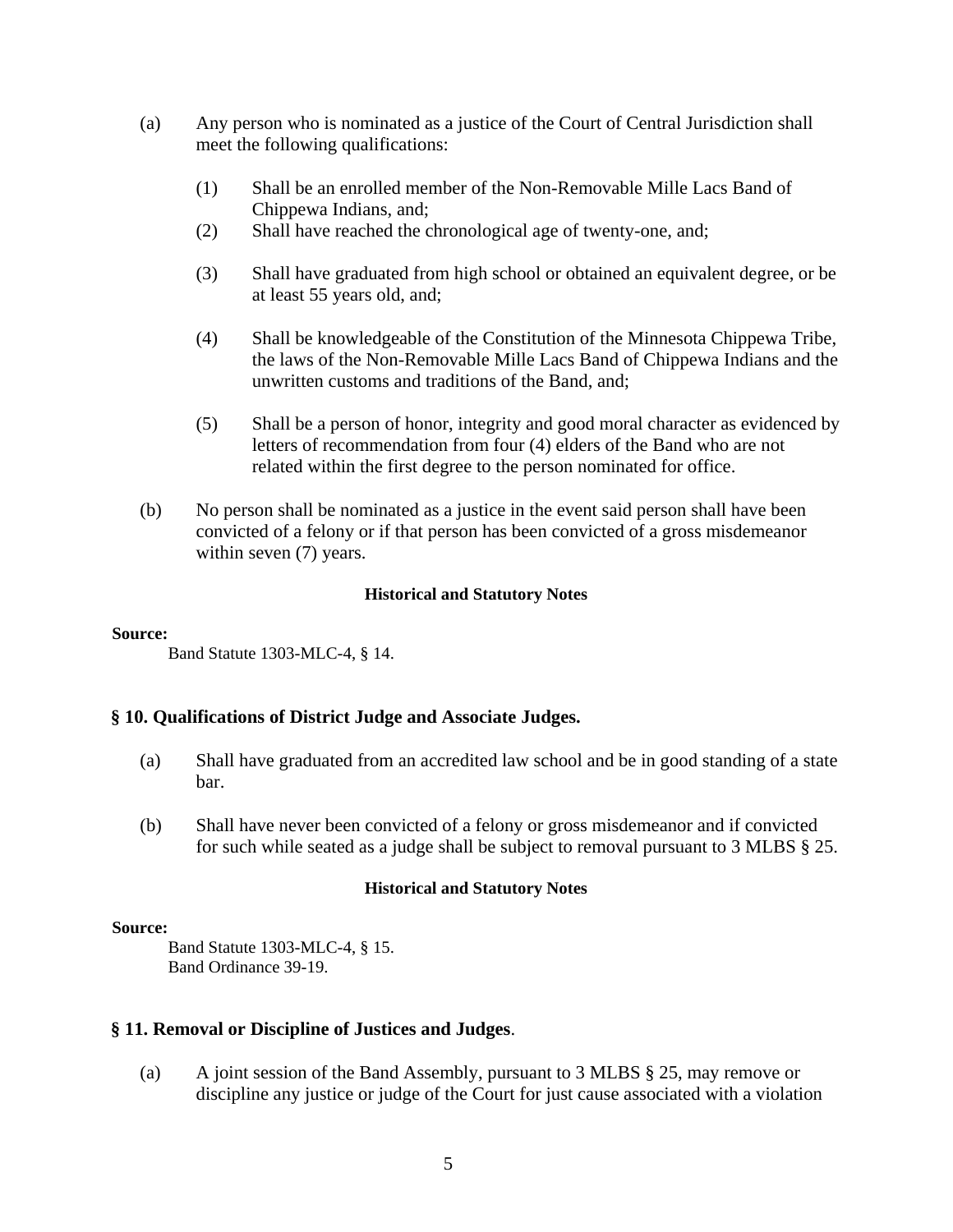of the Judicial Code of Ethics of the Non-Removable Mille Lacs Band of Chippewa Indians or a violation of Article X,  $\S$  2(a), (b), (c), (d) and (e) of the Constitution of the Minnesota Chippewa Tribe or for any felony, gross misdemeanor or a second misdemeanor conviction while holding office, excluding minor traffic offenses or a criminal conviction in the Court of Central Jurisdiction.

- (b) No Justice of the Court of Central Jurisdiction shall be removed or disciplined without due process of law.
- (c) The following procedures shall apply to all removal or disciplinary proceedings of Justices or Judges:
	- (1) The removal process shall be by a Joint Session with the Speaker of the Band Assembly presiding. The Judge/Justice may be represented by counsel during the process and shall have the right to call witnesses and present evidence on their behalf and shall be advised of the charges against them.
	- (2) Following questioning by the hearing officer, the witness may make additional comments within the limits of relevancy and propriety. Any other party or legal representative may question the witness. A witness may be recalled at the discretion of the hearing officer if additional questions are raised.
	- (3) Hearings are to be held upon at least seventy-two (72) hours advance notice to the parties. A continuance may be granted for good cause at the discretion of the hearing officer. Hearings shall be informal and there may be as many sessions as deemed necessary by the Joint Session to enable review of all the evidence.
	- (4) The decisions of the Joint Session, whether interim or final shall be in writing and shall contain the following:
		- (i) The name of the party;
		- (ii) The date of the hearing;
		- (iii) The facts established by the evidence;
		- (iv) The decision of the Joint Session, including the remedy being given.
- (d) The decision of the Joint Session on any removal or disciplinary action shall be final.

#### **Historical and Statutory Notes**

#### **Source:**

Band Statute 1303-MLC-4, § 21.

#### **Cross References**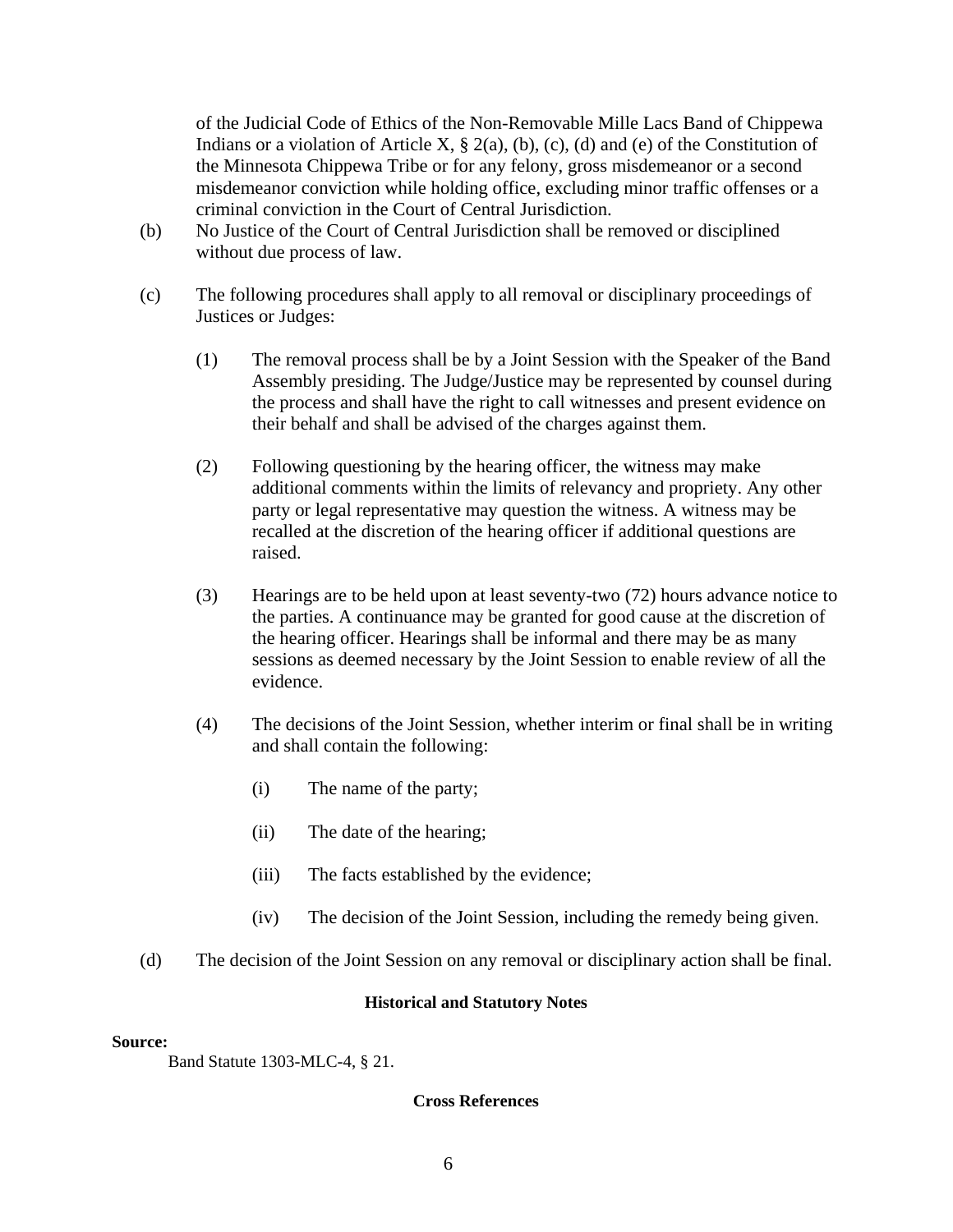Due process of law, *see* 1 MLBS § 8. Joint Session of Band Assembly, *see* 3 MLBS § 24.

#### **§ 12. Salaries of Justices.**

- (a) The salary for the Associate Justices of the Court of Appeals shall be as established by Band Assembly appropriation.
- (b) The Chief Justice may recommend to the Band Assembly adjustments to salaries based upon recommendations contained in an annual report of the Judiciary, current and anticipated case loads, and the general business conditions existing in the court.

#### **Historical and Statutory Notes**

#### **Source:**

Band Statute 1303-MLC-4, § 18.

## **§ 13. Official Seal.**

- (a) The official seal of the Court of Central Jurisdiction shall be affixed to all official documents of the Court. Any document of the Court of Central Jurisdiction without the official seal shall have no legal force and effect.
- (b) The official seal of the Court of Central Jurisdiction shall be at all times kept in a secure location.

#### **Historical and Statutory Notes**

#### **Source:**

Band Statute 1303-MLC-4, § 31.

#### **Cross References**

Seal, judicial authority, *see* 5 MLBS § 110.

## **§ 14. Convening Schedule of District Court**.

The District Court of the Mille Lacs Band of Chippewa Indians shall regularly convene in District III, at least one (1) day in every two (2) week period; District II, at least one (1) day in every two (2) week period and District I, at all other times.

#### **Historical and Statutory Notes**

**Source:**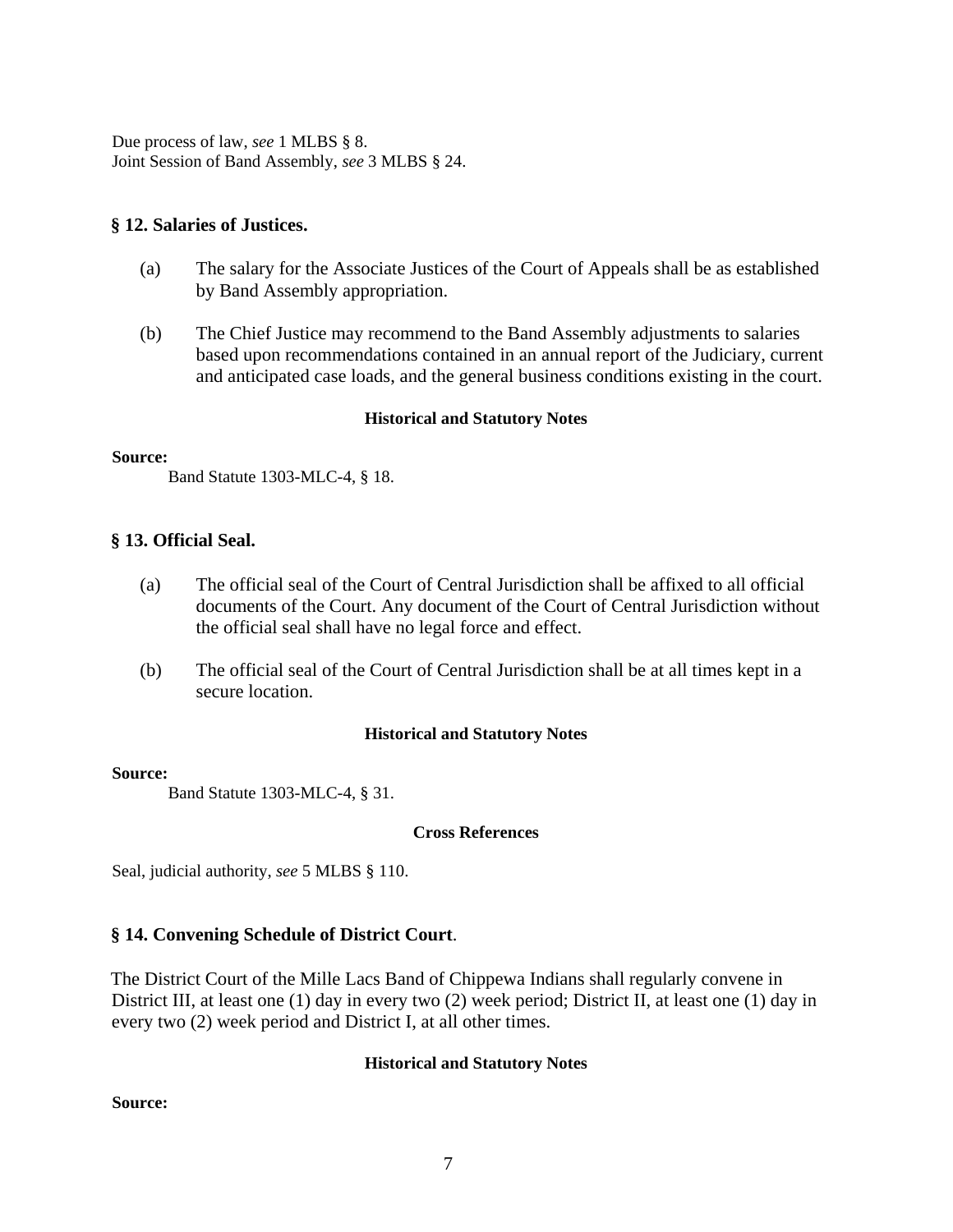Band Statute 1303-MLC-4, § 36.

#### **§ 15. Fines and Bonds**.

All moneys paid into the Court of Central Jurisdiction, or received by the Clerk of Court, in any case pending or adjudicated, shall be forthwith deposited with the Office of Management and Budget, in the name of the Court of Central Jurisdiction.

#### **Historical and Statutory Notes**

**Source:**

Band Statute 1303-MLC-4, § 30.

# **CHAPTER 2**

# **JUDICIAL AUTHORITY AND JURISDICTION**

#### **Section**

**101. Judicial Authority.** 

- **102. Writs, Judgments, and Orders.**
- **103. Cultural Causes of Action; Panel of Elders' Decisions.**
- **104. Powers of Construction and Interpretation.**

**105. Rules.** 

- **106. Regulation of Practice of Law.**
- **107. Court Staff.**

**108. Special Magistrate.** 

**109. Contracts, Grants, Bequests, Donations, or Gifts.** 

**110. Seal.** 

- **111. Subject Matter Jurisdiction.**
- **112. Persons Subject to Criminal Jurisdiction.**
- **113. Personal Jurisdiction.**
- **114. Duties of Chief Justice.**
- **115. Oath for Band Offices.**
- **116. Duties of Individual Justices and Judges.**
- **117. Responsibilities of Individual Justices and Judges.**
- **118. Continuing Education.**
- **119. Immunity for Justices and Judges.**

**§ 101. Judicial Authority**.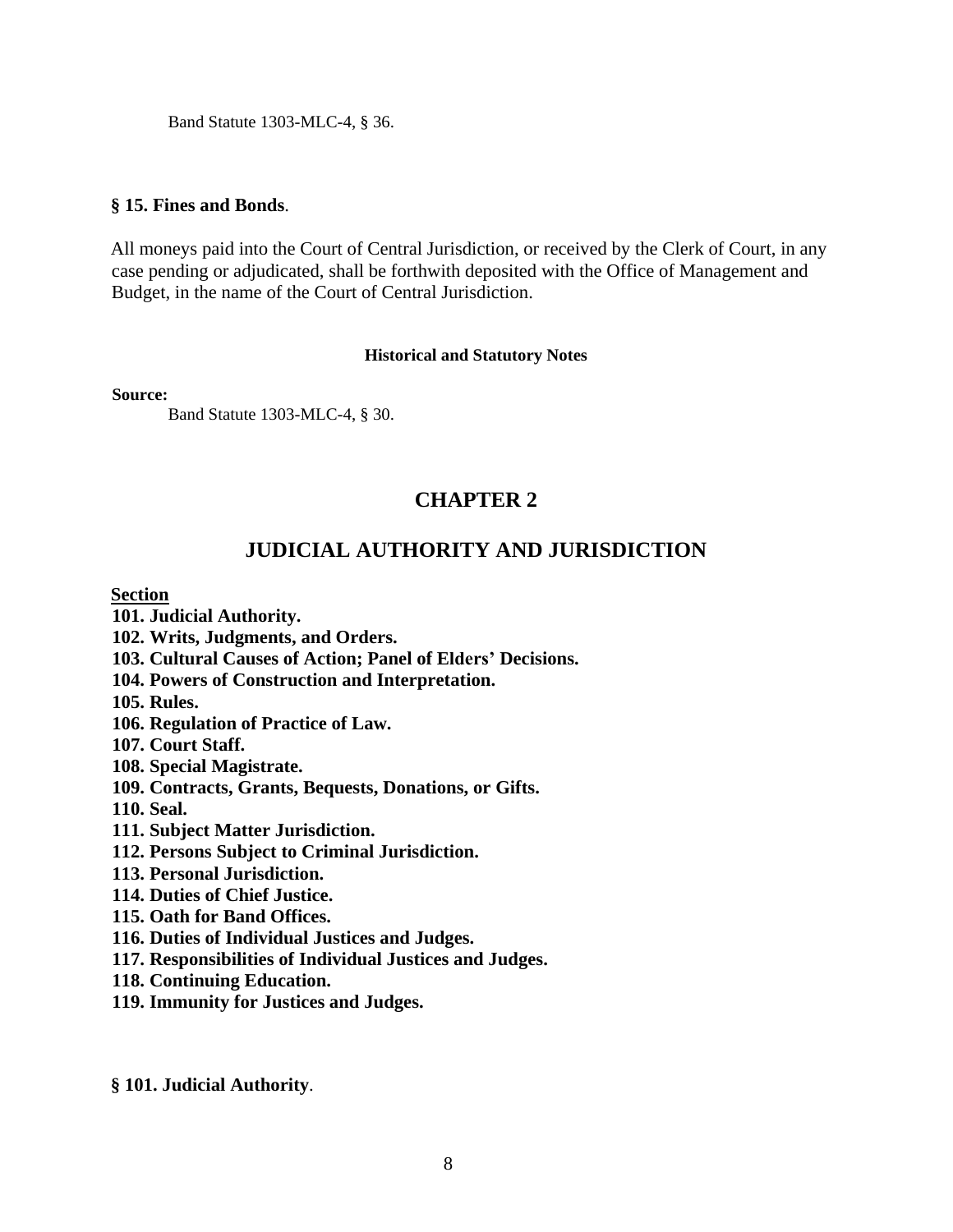Except as otherwise provided for by law the Court of Central Jurisdiction shall have all judicial authority extending to cases in law and equity. The Court of Central Jurisdiction shall have all powers necessary for carrying into execution its judgments and determinations in order to promote the general welfare, preserve and maintain justice, and to protect the rights of all persons under the jurisdiction of the Non-Removable Mille Lacs Band of Chippewa Indians.

#### **Historical and Statutory Notes**

**Source:**

Band Statute 1303-MLC-4, § 8.

#### **Cross References**

Functions of governmental authority, *see* 2 MLBS § 4.

#### **§ 102. Writs, Judgments, and Orders**.

The Court of Central Jurisdiction shall have the power to issue writs of habeas corpus, judgments, orders requiring conduct, orders prohibiting conduct, certification of appeals or any other writs as are necessary in the furtherance of justice.

#### **Historical and Statutory Notes**

**Source:**

Band Statute 1303-MLC-4, § 8.03.

#### **§ 103. Cultural Causes of Action; Panel of Elders' Decisions**.

The Court of Central Jurisdiction shall have the authority to enter as a judgment and order a decision made by a panel of elders in a Cultural Cause of Action between Band members as defined by 24 MLBS § 601 et seq.

#### **Historical and Statutory Notes**

**Source:**

Band Statute 1303-MLC-4, § 8.10.

#### **§ 104. Powers of Construction and Interpretation**.

The Court of Central Jurisdiction shall have the power to construe and interpret statutes, legal instruments, records, decisions, or legal process applicable or pertaining to or emanating from the Non-Removable Mille Lacs Band of Chippewa Indians, when brought before the Court.

#### **Historical and Statutory Notes**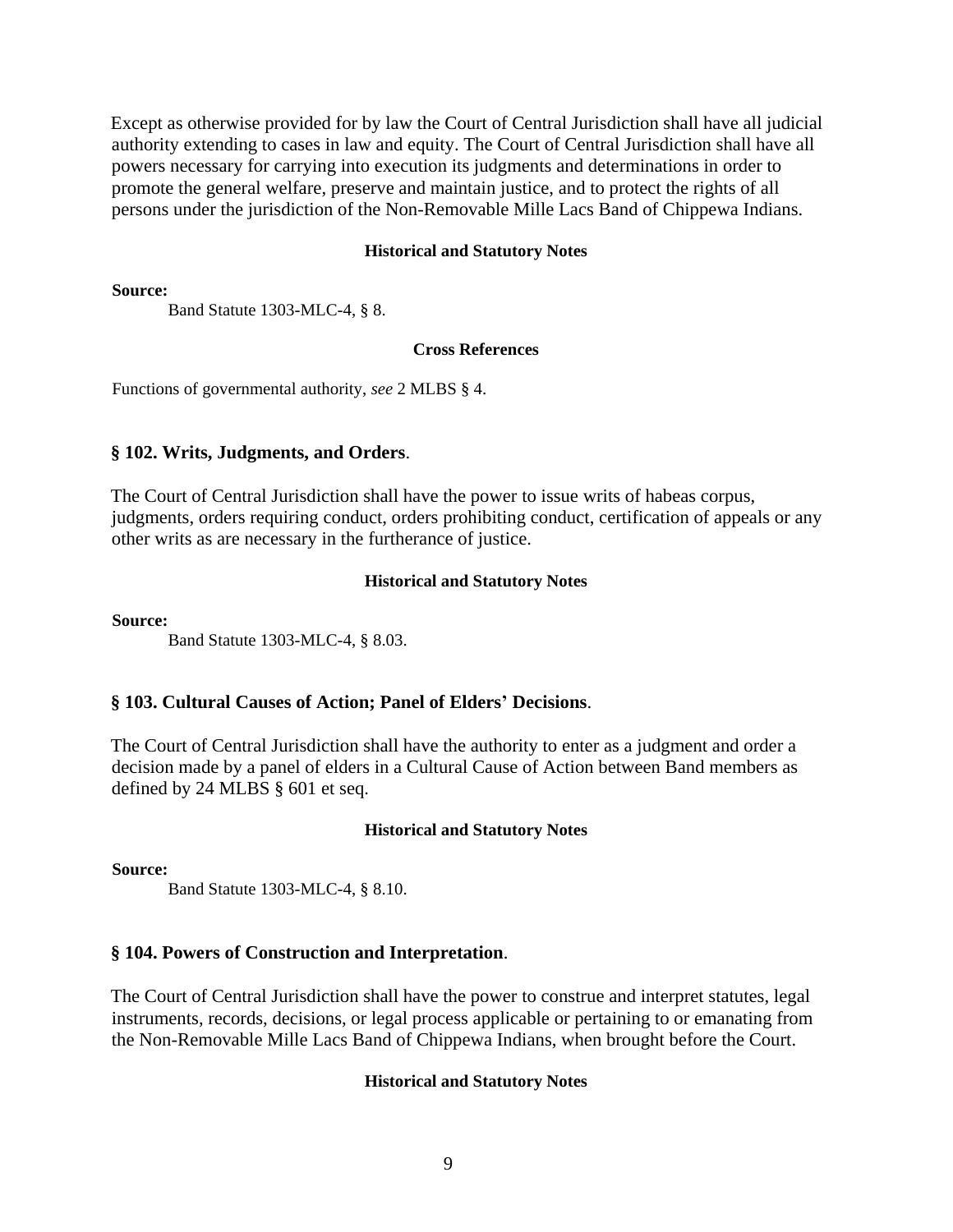**Source:**

Band Statute 1303-MLC-4, § 8.08.

## **§ 105. Rules.**

- (a) The Court of Central Jurisdiction shall have the power to prescribe by general rules, the forms of process, writs, pleadings, rules of evidence and motions and the practice and procedure of the District Court and Court of Appeals of the Mille Lacs Band in civil actions and criminal actions and appeals therein, such rules shall not abridge, enlarge or modify the substantive rights of any person.
- (b) Such rules shall not take effect until 90 days after they have been reported to the Band Assembly by the Chief Justice during a regular session of the Band Assembly and shall not abridge the right of Band Assembly to enact, modify, or repeal any statute or modify or repeal any rule of the Court of Central Jurisdiction pursuant thereto.

## **Historical and Statutory Notes**

#### **Source:**

Band Statute 1303-MLC-4, §§ 8.01, 8.02.

## **§ 106. Regulation of Practice of Law**.

The Court of Central Jurisdiction shall have the power to prescribe rules governing the admission of individuals to practice law and to prescribe rules governing conduct in the practice of law, and rules concerning the presentation, hearing and determination of accusations against individuals practicing law. Such rules shall not be inconsistent with the laws of the Mille Lacs Band.

#### **Historical and Statutory Notes**

#### **Source:**

Band Statute 1303-MLC-4, § 8.04.

## **§ 107. Court Staff**.

The Court of Central Jurisdiction shall have the power to appoint a Clerk of Court, Court Administrator or any other court staff as may be required and to prescribe the necessary duties and responsibilities of those positions not inconsistent with Mille Lacs Band law.

#### **Historical and Statutory Notes**

#### **Source:**

Band Statute 1303-MLC-4, § 8.05.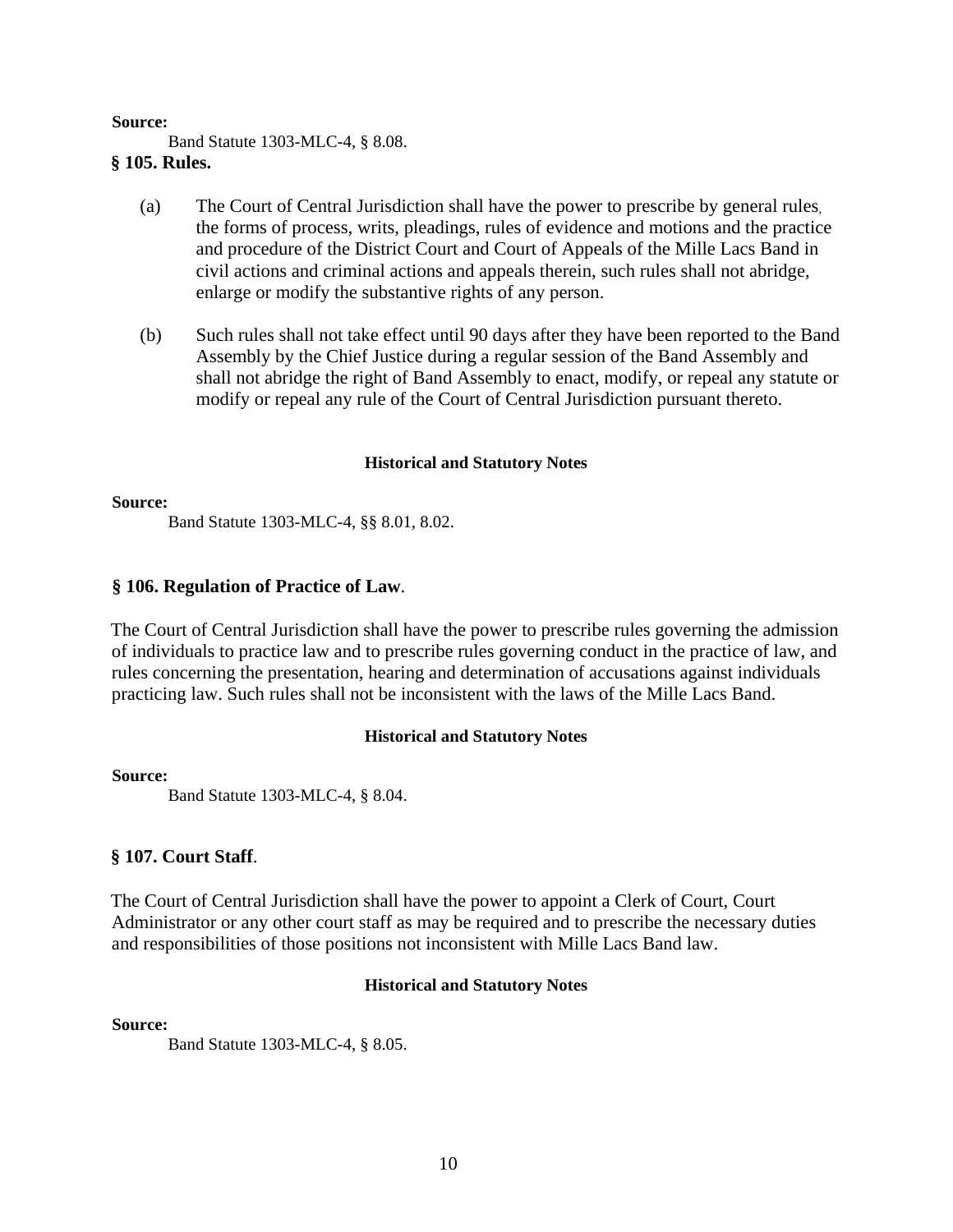#### **§ 108. Special Magistrate.**

The Court of Central Jurisdiction shall have the power to appoint a law trained individual to serve as a Special Magistrate as needed to hear cases at such times as the interests of justice require independent or supplementary judicial review. A Special Magistrate shall have all authority conferred upon any other justice or judge of the Court of Central Jurisdiction.

#### **Historical and Statutory Notes**

**Source:**

Band Statute 1303-MLC-4, § 8.06.

## **§ 109. Contracts, Grants, Bequests, Donations, or Gifts**.

The Court of Central Jurisdiction shall have the power to contract with and to receive grants, bequests, donations or gifts for the enhancement of the judiciary of the Mille Lacs Band and to apply the same to the purpose designated. All said contracts, grants, bequests, donations or gifts may be accepted or entered into by the Court by and with the advice and consent of the Band Assembly in accordance with applicable Band law.

## **Historical and Statutory Notes**

#### **Source:**

Band Statute 1303-MLC-4, § 8.07.

## **§ 110. Seal**.

The Court of Central Jurisdiction shall have the power to adopt a seal which shall be used to authenticate judgments, orders, opinions and other court papers. The form of the seal and regulation of the seal's use shall be specified by court rules.

## **Historical and Statutory Notes**

**Source:**

Band Statute 1303-MLC-4, § 8.09.

#### **Cross References**

Official seal, judicial organization, *see* 5 MLBS § 13.

## **§ 111. Subject Matter Jurisdiction**.

(a) The Court of Central Jurisdiction shall have jurisdiction over all civil and criminal matters where all parties are Indians within the jurisdiction of the Court. The Court of Central Jurisdiction shall have civil jurisdiction over non-Indians in all cases as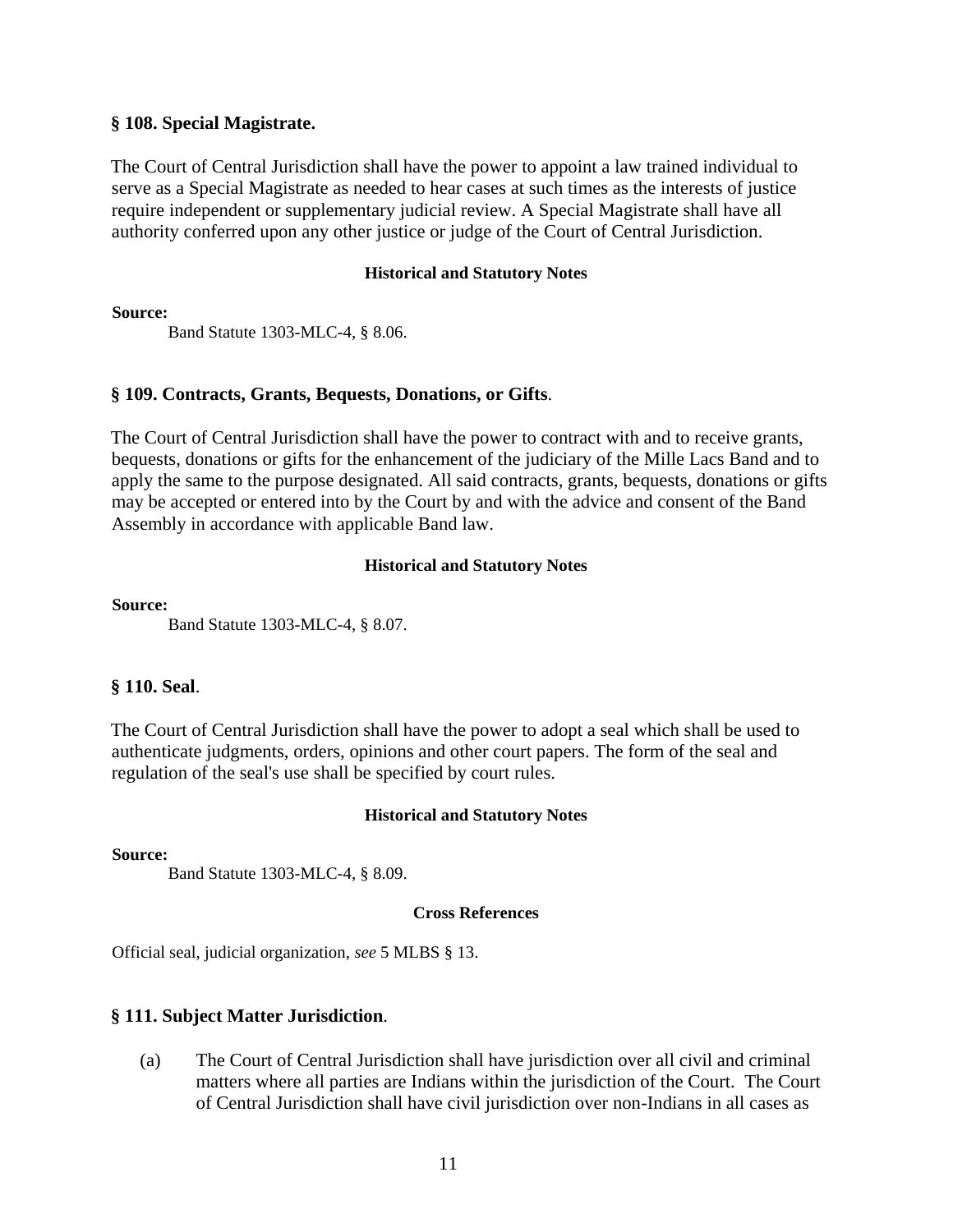provided in Section 113 of this Chapter. The Court shall have jurisdiction pursuant to the laws of the United States of America. The Court shall have jurisdiction over contracts made with the Non-Removable Mille Lacs Band of Chippewa Indians, or any of its political subdivisions or entities, for services to be performed within the territorial jurisdiction of the Band, except as such jurisdiction may be otherwise limited by Band Statute.

- (b) The Court of Central Jurisdiction is hereby granted exclusive original jurisdiction over all criminal or civil causes of action, involving any person, where such grievance or dispute arises concerning any property personal or otherwise, located on lands or contiguous waters subject to the jurisdiction of the Non-Removable Mille Lacs Band of Chippewa Indians.
- (c) The Court of Central Jurisdiction shall have subject matter jurisdiction over any cause of action that may arise from unwritten cultural law or a violation thereof The Court of Central Jurisdiction however, in the exercise of its authority to enforce all provisions of unwritten cultural law and upon the authority it possess as to accord equal justice shall give full force and effect to 24 MLBS Chapter 1 , if the provisions of that chapter are not inconsistent with any custom or cultural law heretofore or hereafter in place in the determination of cultural causes of action arising pursuant to any statute of the Non-Removable Mille Lacs Band of Chippewa Indians.

(d)

- (1) The Court of Central Jurisdiction shall have jurisdiction over all civil matters in which the Non-Removable Mille Lacs Band of Chippewa Indians, any of its political subdivisions or entities, or its officers, appointees or employees are parties in their official capacity. Nothing herein shall be construed as a waiver of sovereign immunity of the Band unless specifically authorized in accordance with Band law or by specific Band Statute.
- (2) The Court of Central Jurisdiction has exclusive jurisdiction over all suits in which Band officials are defendants where declaratory and equitable relief is sought.
- (e) The District Court of the Court of Central Jurisdiction shall have original jurisdiction over all criminal and civil matters except as otherwise provided for by law.
- (f) The Court of Appeals shall have original jurisdiction over election disputes pursuant to the Minnesota Chippewa Tribal Election Ordinance and on issues certified to the Court of Appeals from foreign jurisdictions.

#### **Historical and Statutory Notes**

#### **Source:**

Band Statute 1092-MLC-25, § 16. Band Statute 1130-MLC-51, T. I, § 6.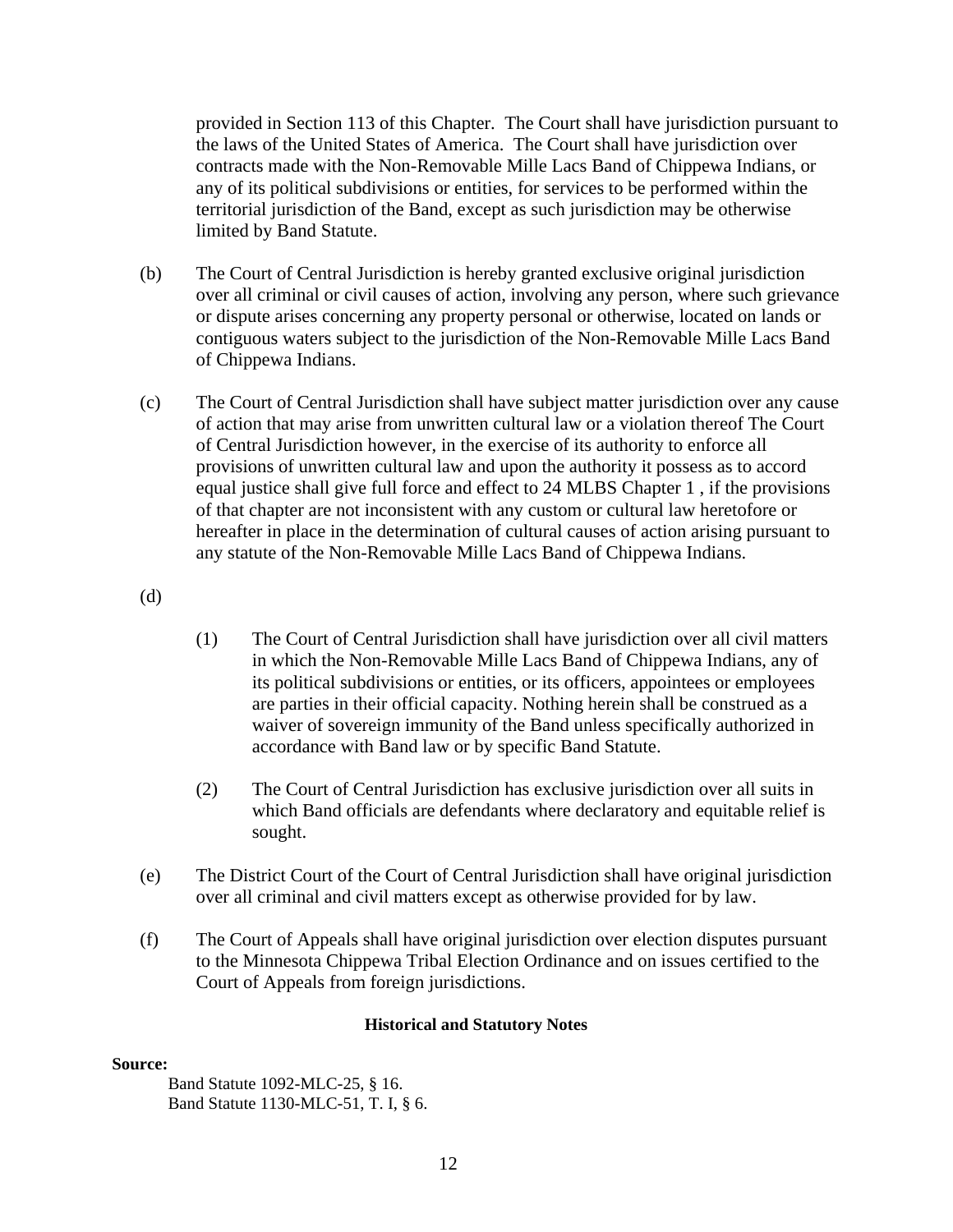Band Statute 1303-MLC-4, § 9-11. Band Ordinance 08-93.

#### **Cross References**

Change of name, authority of Court, *see* 8 MLBS § 801. Civil causes of action, exclusive original jurisdiction, *see* 24 MLBS § 2. Commercial practices, jurisdiction, *see* 18 MLBS § 5. Commissioner of Finance, subject matter jurisdiction of Court of Central Jurisdiction, *see* 22 MLBS § 113. Concurrent civil jurisdiction with United States Courts, *see* 24 MLBS § 3. Criminal offenses, subject matter jurisdiction, *see* 24 MLBS § 4002. Education, subject-matter jurisdiction, *see* 9 MLBS § 29. Employee Credit Union, jurisdiction of Court, *see* 17 MLBS § 18. Federation Cultural Resources Board, review of decisions, *see* 10 MLBS § 119. Firewood harvest, jurisdiction, *see* 11 MLBS § 2412. Gasoline and petroleum products excise tax, subject matter jurisdiction, *see* 22 MLBS § 315. Housing Authority, jurisdiction, *see* 12 MLBS § 31. Motor vehicles, subject matter jurisdiction, *see* 19 MLBS § 12. Natural Resource Protection Code, jurisdiction, *see* 11 MLBS § 2601. Procurement, subject matter jurisdiction, *see* 7 MLBS § 48. Prohibited drugs, subject matter jurisdiction, *see* 23 MLBS § 9. Property disputes, jurisdiction, *see* 21 MLBS §§ 3, 4. Sales and use taxes, subject matter jurisdiction, *see* 22 MLBS § 516. Tobacco excise taxes, subject matter jurisdiction, *see* 22 MLBS § 221. Treaty usufructuary rights, implementation, subject matter jurisdiction, *see* 2 MLBS § 1104. Uniform Commercial Code, jurisdiction, *see* 18 MLBS § 301.

#### **§ 112. Persons Subject to Criminal Jurisdiction**.

The Court of Central Jurisdiction shall have criminal jurisdiction over Mille Lacs Band members and non-member Indians alike and as may otherwise be prescribed by law.

#### **Historical and Statutory Notes**

**Source:**

Band Statute 1303-MLC-4, § 9.01.

#### **Cross References**

Criminal procedure, jurisdiction over persons, *see* 24 MLBS § 4003. Enrolled members exercising usufructuary rights in ceded territory, jurisdiction, *see* 2 MLBS § 1151.

#### **§ 113. Personal Jurisdiction**.

The Court of Central Jurisdiction shall have civil jurisdiction over any person, corporation, business organization or other private entity that: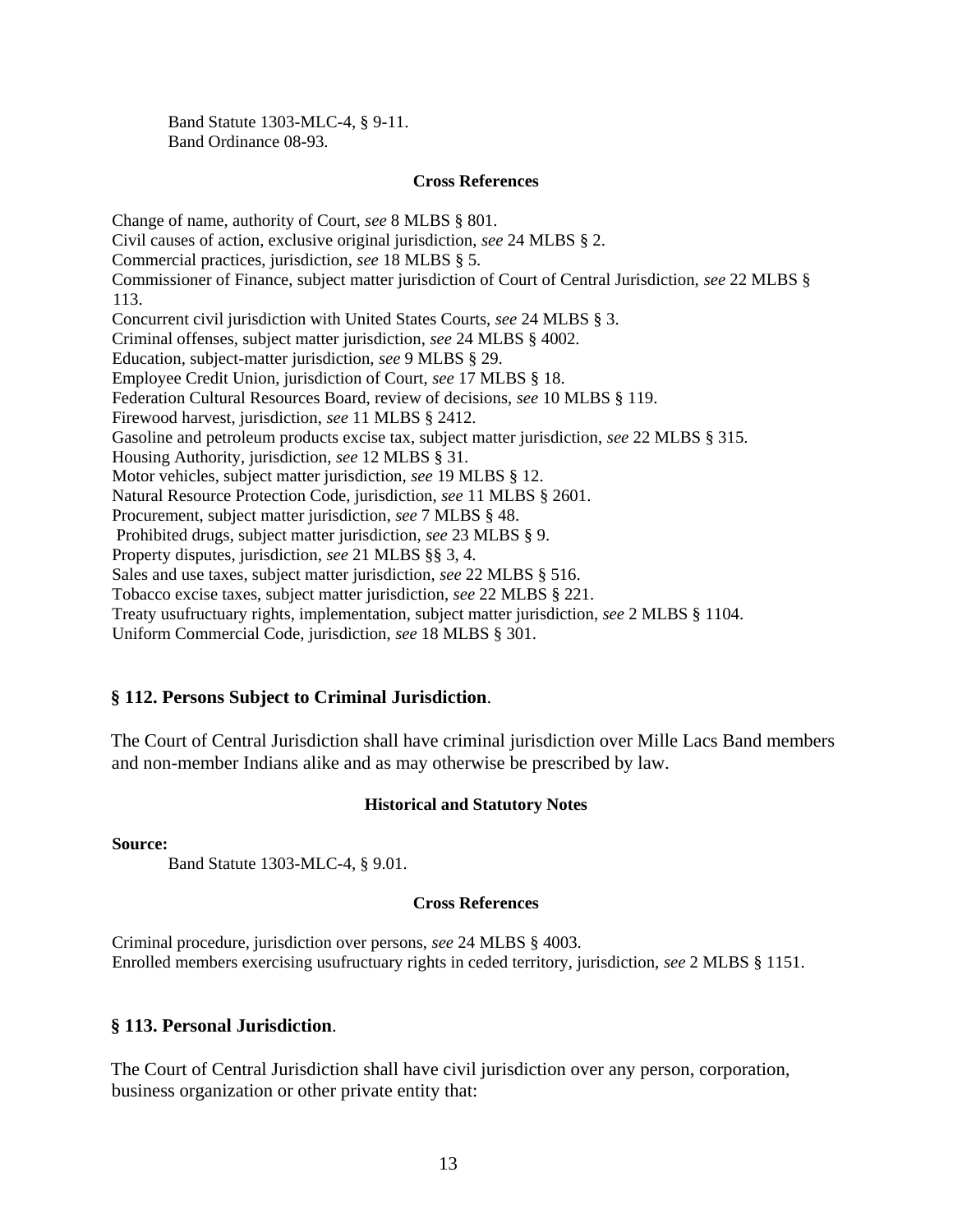- (a) Transacts business with any member of the Band within the territorial jurisdiction of the Band;
- (b) Engages in any activity which results in injury or property damage within the territorial jurisdiction of the Mille Lacs Band;
- (c) Engages in any activity which results in a dispute over the ownership, use, possession or interest in any property within the territorial jurisdiction of the Band;
- (d) Contracts to insure any person, property, corporation, business organization or risk located within the territorial jurisdiction of the Band;
- (e) Enters into a written or verbal sales or service agreement within the territorial jurisdiction of the Mille Lacs Band or where performance of the agreement is to be within the territorial jurisdiction of the Mille Lacs Band;
- (f) Engages in conduct that may affect the environment or territories under the jurisdiction of the Band or affects the natural resources of the Band or threatens the health, safety, peace or welfare of Mille Lacs Band or inhabitants thereof.

#### **Source:**

```
Band Statute 1303-MLC-4, § 9.02.
```
## **Cross References**

Commercial practices, jurisdiction, see 18 MLBS § 5.

Concurrent jurisdiction with United States Courts, *see* 24 MLBS § 3.

Enrolled members exercising usufructuary rights in ceded territory, jurisdiction, *see* 2 MLBS § 1151. Environmental protection, actions for declaratory or equitable relief, jurisdiction and service of process, *see* 11 MLBS § 20.

Native American veteran Direct Loan Program, unlawful detainer, *see* 12 MLBS § 115.

Nay-Ah-Shing School, admission of persons under Band jurisdiction, *see* 9 MLBS § 18.

## **§ 114. Duties of Chief Justice**.

The Chief Justice of the Court of Central Jurisdiction shall have the following Judicial and Administrative authority in exercising the judicial powers of the Band government:

(a) To convene the Court of Appeals on the first Tuesday of February, June, September and November for the purpose of opening the general term of the Court. The Chief Justice may convene the Court of Appeals on special occasions at such time and locations as may be designated upon five (5) days written notice to the other justices prior thereto;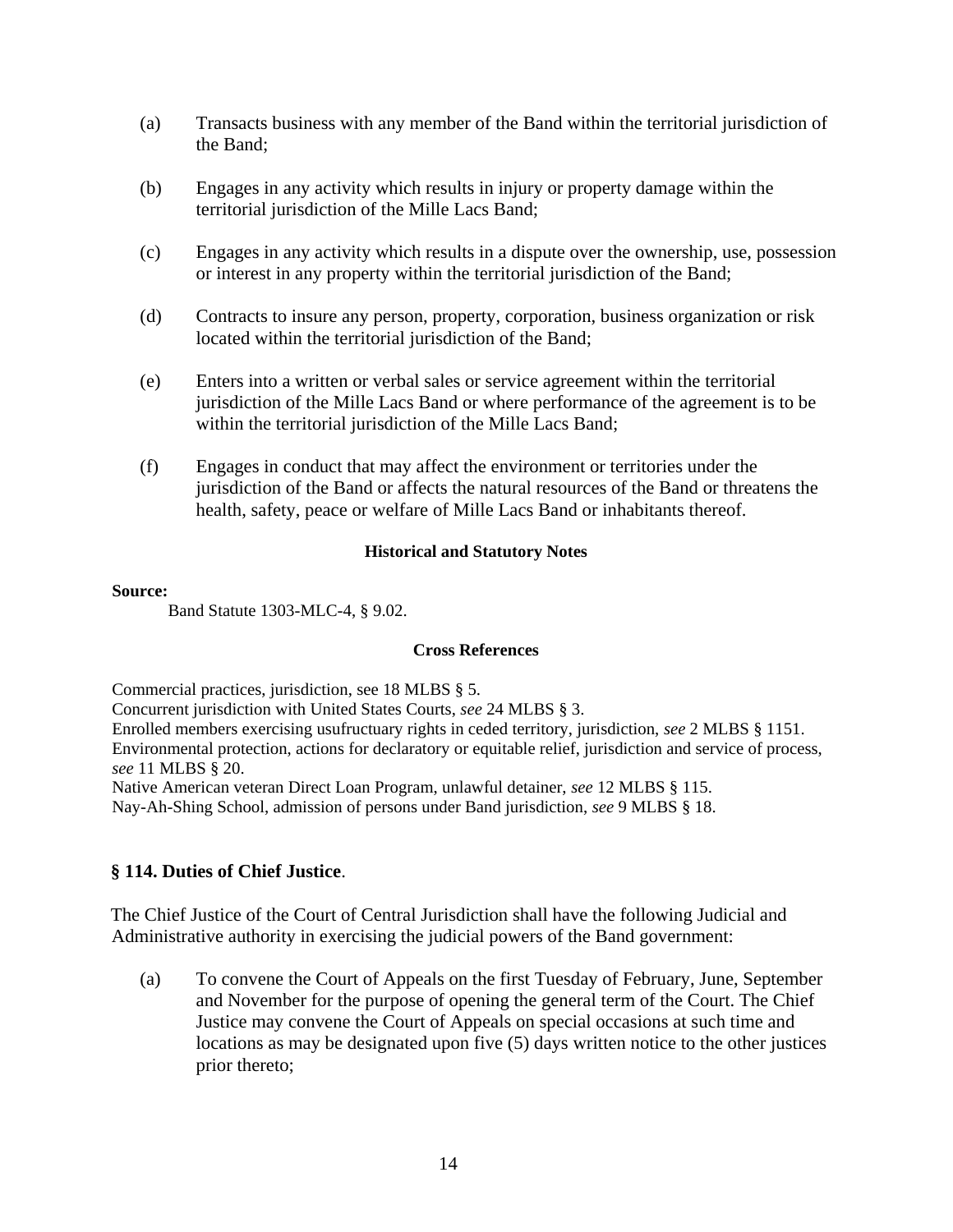- (b) To present to the Band Assembly an annual State of the Judiciary Address on the second Tuesday of January of each calendar year;
- (c) To present to the Chief Executive and the Band Assembly information and recommendations for the improvement of the Judiciary;
- (d) To execute rules and policies of the Court consistent with the provisions of Band Statute for the orderly conduct of Court business as provided for by law,
- (e) To prepare a biennial appropriation request, for the court after consultation with the other Justices and Judges of the Court, and submit the request no later than September 1 of each odd numbered year;
- (f) To appoint a Special Magistrate in a proceeding, who has graduated from law school, in the interests of justice and in accordance with 5 MLBS § 108, when necessary.
- (g) To exercise all administrative duties necessary for the continued conduct of competent court operations.
- (h) To enter as a judgment and order determinations made in a Cultural Cause of Action.

#### **Source:**

Band Statute 1303-MLC-4, § 16. Band Ordinance 23-99, §§ 2, 6.

#### **Cross References**

Juvenile detention and shelter care facilities, rules and regulations, *see* 8 MLBS § 15.

## **§ 115. Oath for Band Offices.**

The Chief Justice or in his/her absence any other Justice of the Court shall administer the following Oath of Office for Band Officials:

"I, do hereby swear that I will support, honor, and respect the Constitution of the Minnesota Chippewa Tribe and the laws of the Non-Removable Mille Lacs Band of Chippewa Indians and I will protect the rights of Band members and others under the jurisdiction of the Non-Removable Mille Lacs Band of Chippewa Indian, and that I will faithfully and impartially discharge the duties of the office to the best of my judgment and ability so help me gi chi ma ni do."

#### **Historical and Statutory Notes**

#### **Source:**

Band Statute 1303-MLC-4, § 32.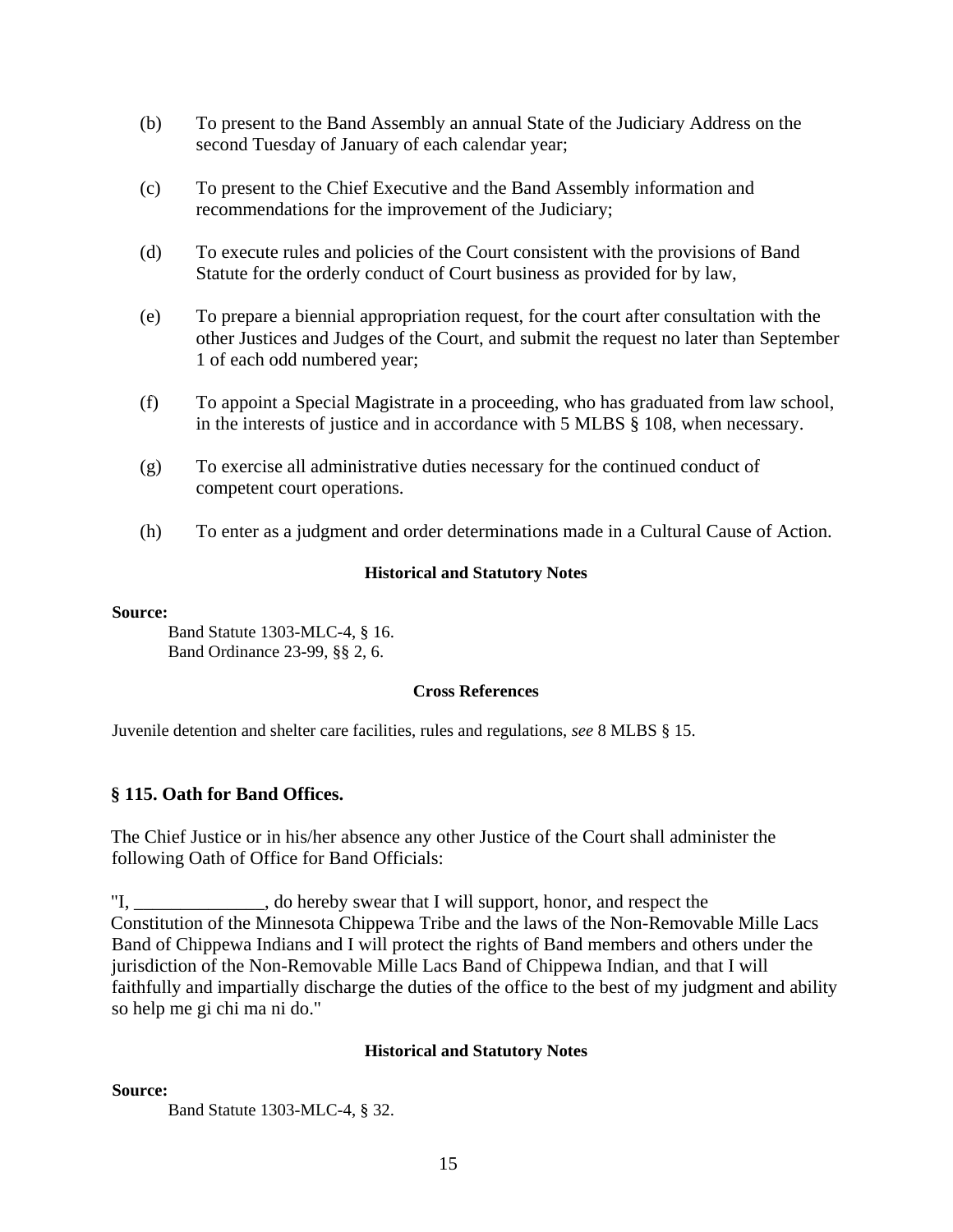#### **Cross References**

Federation Cultural Resources Board, oath of office, *see* 10 MLBS § 106. Official oath of office, *see* 2 MLBS § 8.

#### **§ 116. Duties of Individual Justices and Judges.**

Individual justices and judges of the Court of Central Jurisdiction shall have the following authority:

- (a) To preserve and enforce order in their immediate presence, and in all proceedings when performing official duties.
- (b) To compel obedience to lawful directives and orders.
- (c) To compel attendance of persons called to testify in a proceeding as provided by law.
- (d) To administer oaths and affirmation to persons in proceedings before them and in any other circumstance where such shall be necessary in the exercise of Judicial powers or duties or where the law so requires an oath or affirmation.
- (e) To punish civilly or criminally, for contempt, any person, to assure the effective exercise of judicial authority.

#### **Historical and Statutory Notes**

#### **Source:**

Band Statute 1303-MLC-4, § 17.

#### **§ 117. Responsibilities of Individual Justices and Judges.**

- (a) The individual justices and judges shall adopt by court order a code of judicial conduct and conform their conduct to the same.
- (b) A judge or justice who discloses any information relative to any pending case to the public-at-large may be subject to disciplinary action by the Joint Session.
- (c) No Justice, Judge or Special Magistrate shall be qualified to act as such in any case wherein he/she has any direct or indirect interest or wherein any relative once removed under cultural law by marriage is a party of interest in the proceeding.

#### **Historical and Statutory Notes**

## **Source:**

Band Statute 1303-MLC-4, §§ 19, 22, 23.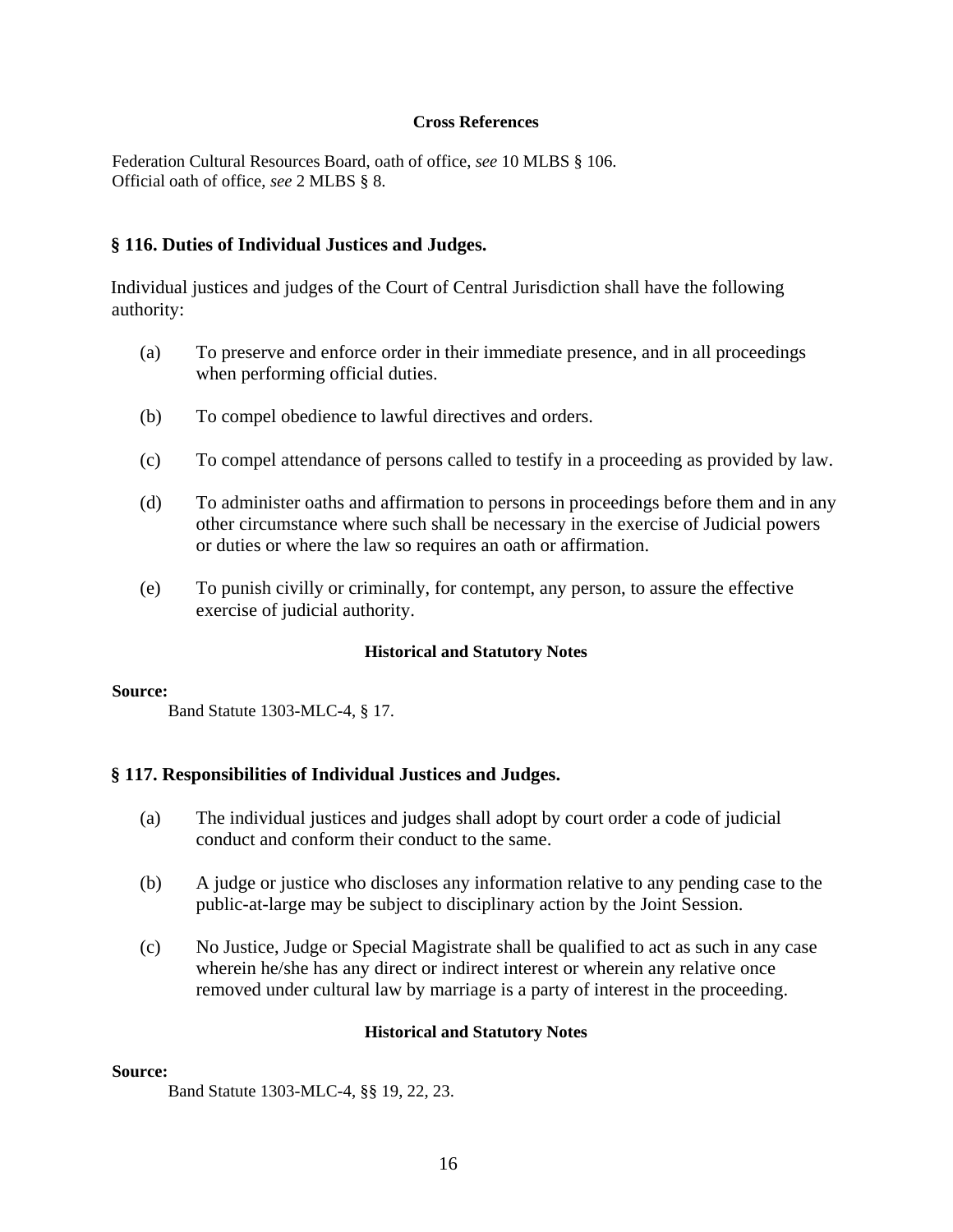#### **Cross References**

Confidentiality, child support proceedings, see 8 MLBS § 2104.

#### **§ 118. Continuing Education**.

The individual justices and judges shall attend a minimum number of legal education and training courses each year as provided for in the annual budget.

#### **Historical and Statutory Notes**

#### **Source:**

Band Statute 1303-MLC-4, § 19.01.

## **§ 119. Immunity for Justices and Judges**.

The justices and judges of the Court of Central Jurisdiction shall be immune from civil liability arising from judicial acts and deeds in the performance of their judicial duties.

#### **Historical and Statutory Notes**

**Source:**

Band Statute 1303-MLC-4, § 20.

#### **Cross References**

Suits against Band officials, *see* 24 MLBS § 701.

# **CHAPTER 3**

## **RESERVED**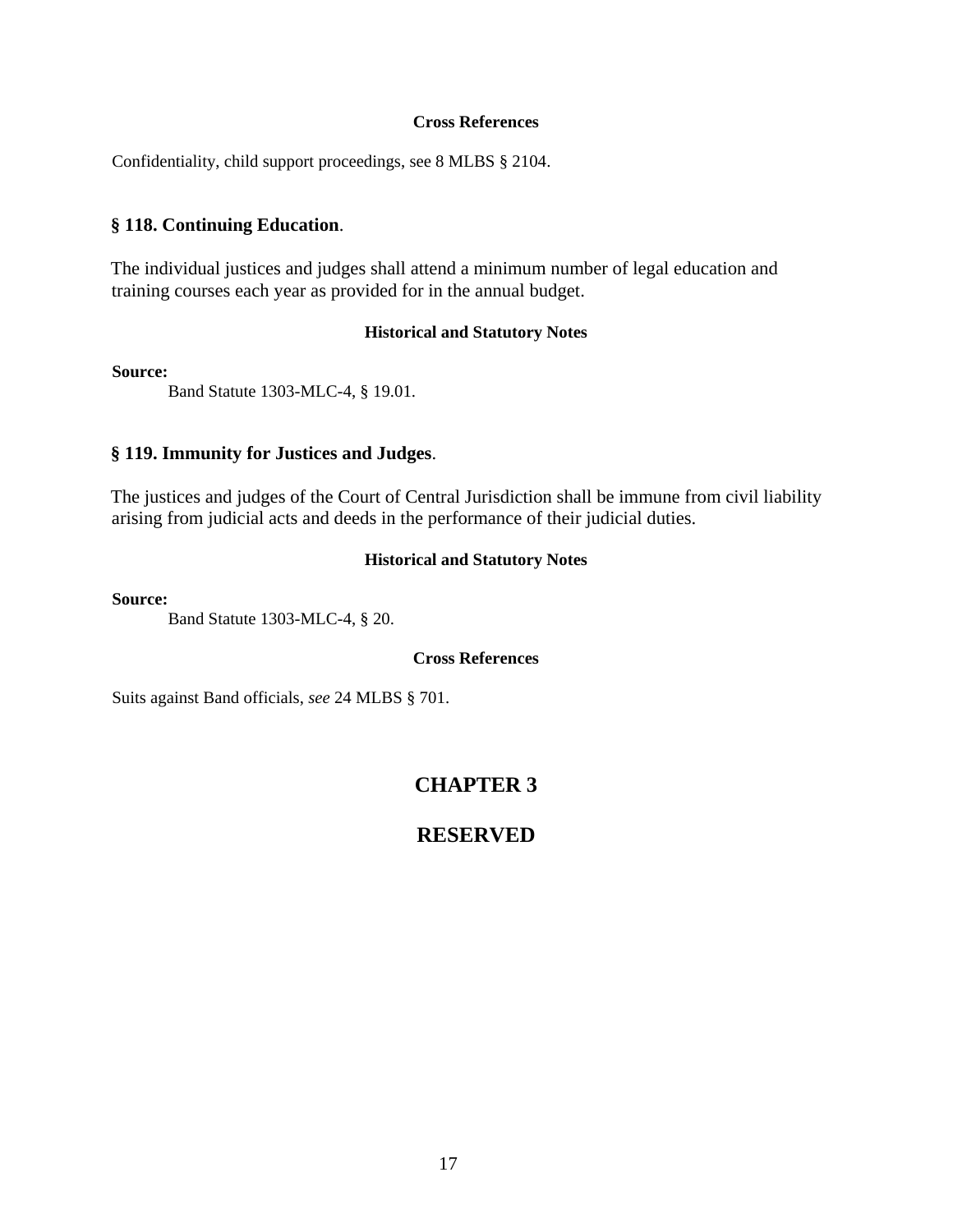# **CHAPTER 4**

# **FAMILY HEALING TO WELLNESS COURT**

#### **Section**

- **301. Findings and Determinations.**
- **302. Purposes and Establishment.**
- **303. Definitions.**
- **304. Structure.**
- **305. Eligibility.**
- **306. Admission.**
- **307. Monitoring.**
- **308. Information.**
- **309. Hearings.**
- **310. Drug and Alcohol Testing.**
- **311. Treatment Services.**
- **312. Participant Services.**
- **313. Termination.**
- **314. Graduation.**
- **315. Continuing Education.**
- **316. Program Reporting.**
- **317. Office of the Solicitor General.**

## **§ 301. Findings and Determinations.**

- (a) The Band Assembly hereby finds that the purpose of this chapter is to bring together healing resources, cultural resources, and drug treatment by using a team approach to achieve the healing of the individual, the preservation and reunification of Band families, and the strengthening of Band communities.
- (b) The Band Assembly hereby finds that 24 MLBS § 2003 states that Zhawenimaa, to keep the people together as one, is the way of life of the Non-Removable Mille Lacs Band of Ojibwe. The Band's goal is to restore the circle of peace and harmony by helping those that come before the Court of Central Jurisdiction so that they may experience a good life and the Band will continue to survive.
- (c) The Band Assembly hereby finds that Band children and families impacted by substance abuse and mental health disorders are better served by a cooperative process grounded in Band culture and traditional teachings as an alternative to the usual court process.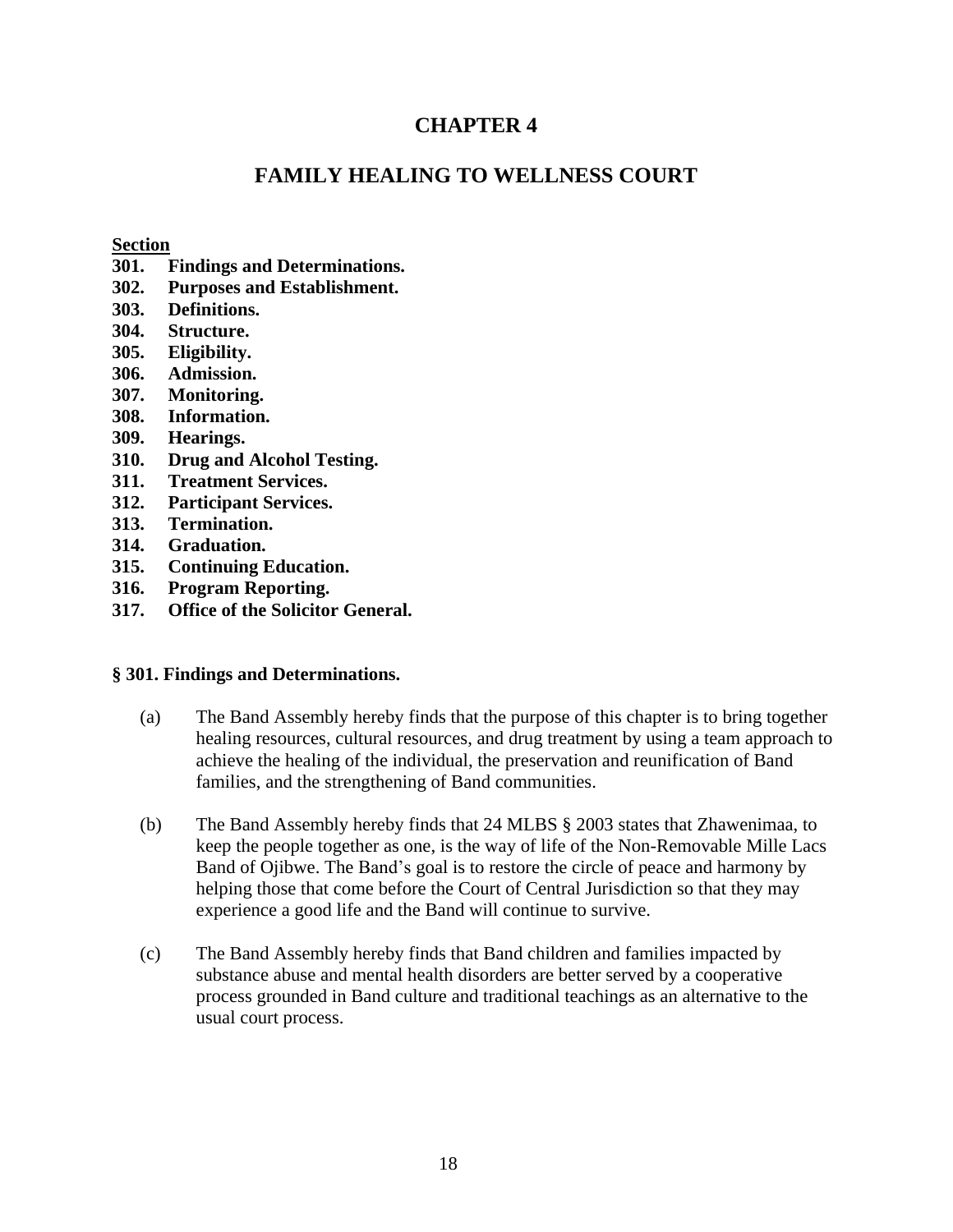#### **Source:**

Band Ordinance 30-22.

#### **§ 302. Purposes and Establishment.**

- (a) **Voluntary Program.** The Family Healing to Wellness Court of the Non-Removable Mille Lacs Band of Ojibwe, Noojimo'wiigamig Inaawanidiwag, which means Healing Journey, is established as a voluntary program under 8 MLBS § 3001 et seq. to:
	- (1) provide intensive services and more frequent court intervention to facilitate the reunification of Band families and to prevent the breakup of such families;
	- (2) improve the safety and well-being of children whose families are affected by substance abuse, trauma, and mental health conditions;
	- (3) prevent the prenatal exposure of infants to alcohol and controlled substances;
	- (4) expedite family reunification and reduce the lengths of children's out-of-home placements;
	- (5) strengthen families' indigenous cultural, traditional, and community ties;
	- (6) reduce recidivism rates of substance abuse and promote recovery; and
	- (7) develop future healthy generations of Band members by promoting health and wellness for participants, their families, and Band communities.
- (b) **Authorities.** The Family Healing to Wellness Court shall exercise its authority in accordance with this chapter and any rules it adopts pursuant to 5 MLBS § 105. The Family Healing to Wellness Court is empowered to issue all orders reasonably necessary to ensure the safety, well-being, and rehabilitation of individuals who come within or consent to its jurisdiction.
- (c) **Multidisciplinary Cultural Approach.** The Family Healing to Wellness Court shall use a multidisciplinary, collaborative, and culturally-based approach to serve Band families who are involved with the Band's child protection system due to substance abuse and mental health needs.

#### **Historical and Statutory Notes**

#### **Source:**

Band Ordinance 30-22.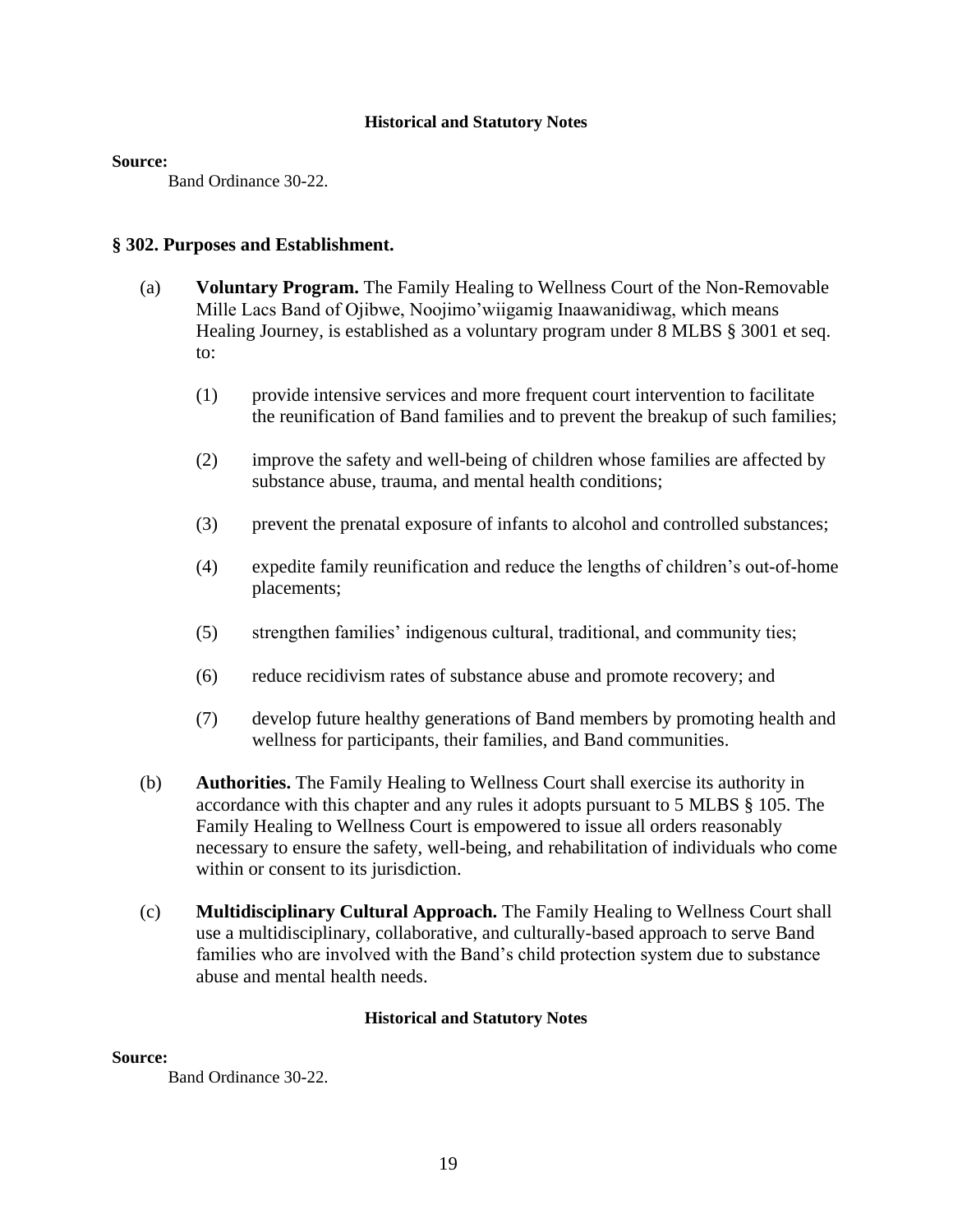## **§ 303. Definitions.**

Unless otherwise provided in this section, all words in this chapter shall be construed according to their ordinary meaning. The following terms are defined for purposes of this chapter:

- (a) **"Ancillary Service"** means any type of aid, benefit, evaluation, support, treatment, or therapy that is provided to a participant by either a government or governmentsanctioned entity that is not provided directly by the Family Healing to Wellness Court.
- (b) **"Applicant"** means any individual who has applied for admittance into the Family Healing to Wellness Court.
- (c) **"Band"** means the Non-Removable Mille Lacs Band of Ojibwe.
- (d) **"Case Manager"** means the primary trained person who assesses the needs of the participant and the participant's family, when appropriate; links the participant to treatment and resources; ensures that services are appropriate; develops the wellness plan jointly with the participant; monitors program compliance; and communicates activities to the larger Healing Journey Team.
- (e) **"Case plan"** means a written document developed by the Band's Family Services Department jointly with the parent, guardian, or custodian for the delivery of services to the family and the child who is the subject of a child protection case containing the components required by 8 MLBS § 3166.
- (f) "**Chemical dependency**" means the adaptation of neurons to repeated drug exposure resulting in the neurons only functioning normally in the presence of the drug.
- (g) **"Chemical dependency assessor"** means a clinician certified by the state of Minnesota to perform Rule 25 chemical assessments.
- (h) **"CHIPS"** or **"child protection case"** means a Child in Need of Protection or Services case filed with the Court of Central Jurisdiction pursuant to the definitions found under 8 MLBS § 3103(j).
- (i) **"Confidentiality"** means the ethical principle that a professional hold as secret all information relating to a patient, client, or participant unless the patient, client, or participant gives consent permitting disclosure.
- (j) **"Consequence"** means the court-ordered corrective action intended to improve behavior and increase motivation that must be completed by a non-compliant participant.
- (k) **"Controlled substance"** means any drug or chemical whose manufacture, possession, or use is regulated by the United States Food and Drug Administration.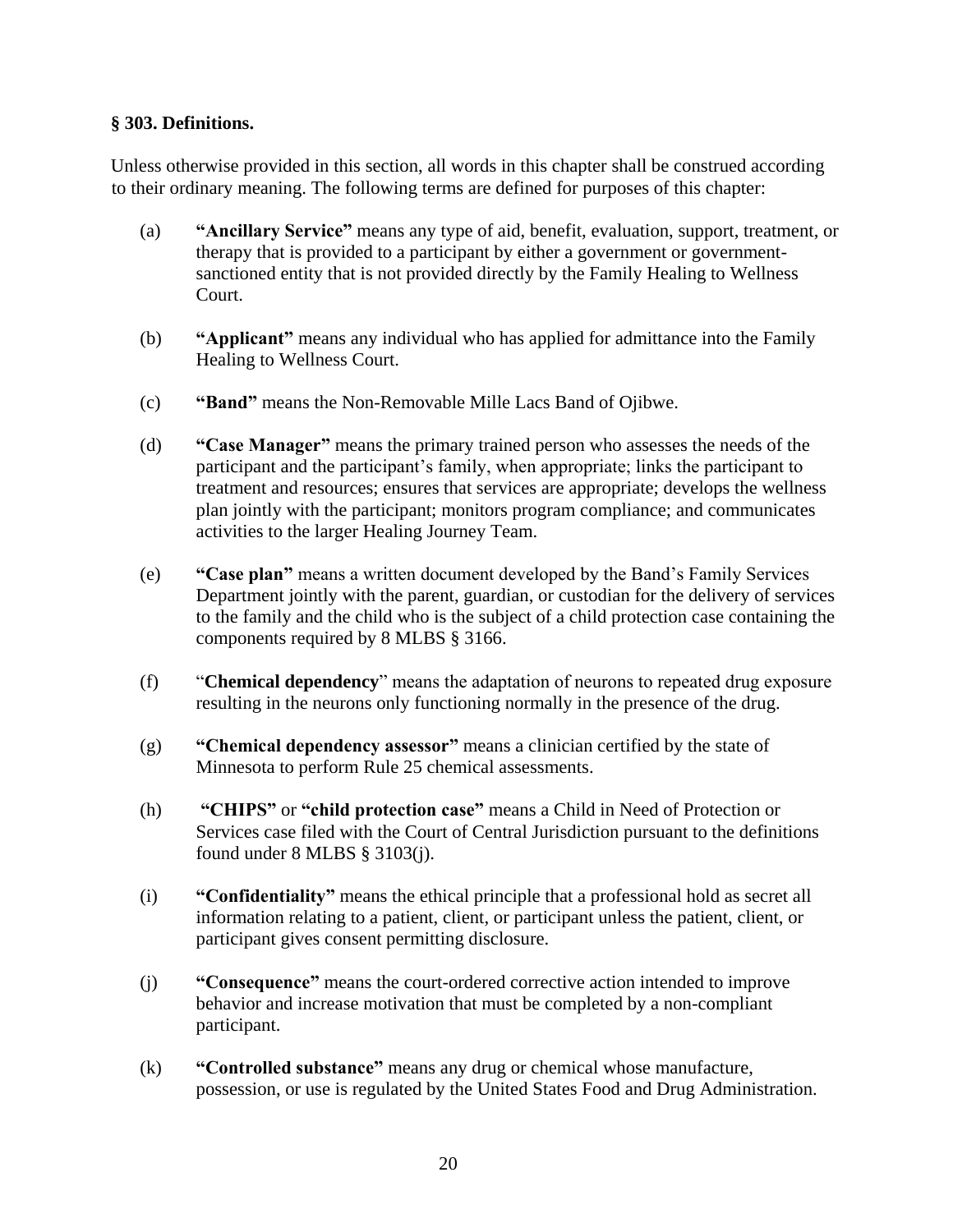- (l) **"Coordinator"** means an individual responsible for the overall management of the Family Healing to Wellness Court, which includes collecting data on overall participant completion rates and other performance measures needed for reporting and building relationships that are beneficial to the Family Healing to Wellness Court.
- (m) **"Court"** means the Band's Court of Central Jurisdiction.
- (n) **"Court Administrator"** means an officer appointed by the Court to work with the Justices and Judges in overseeing the Court's administration.
- (o) **"Custodian"** means one who has physical custody of a minor and who is providing food, shelter, and supervision to him or her.
- (p) **"Drug"** means a medicine or other substance which has a physiological effect when ingested or otherwise introduced into the body.
- (q) **"Evidence-based"** means that a medicine, treatment principles, or educational curriculum approach is backed by scientific evidence.
- (r) **"GC/MS"** means gas chromatography/mass spectrometry, which is an analytical method that combines the features of gas chromatography and mass spectrometry to identify different substances within a test sample.
- (s) **"Guardian"** means a person other than the minor's parent who is by law responsible for that minor (but not the minor's property).
- (t) **"Guardian Ad Litem"** means a person appointed by the Court to represent the child's best interests before the Court
- (u) **"HIPAA"** means the Health Insurance Portability and Accountability Act of 1996, Public Law 104-191, a federal law that requires the creation of national standards to protect sensitive patient health information from being disclosed without the patient's consent or knowledge.
- (v) **"Healing Journey"** means the Family Healing to Wellness Court program of the Non-Removable Mille Lacs Band of Ojibwe, also known as Noojimo'wiigamig Inaawanidiwag, established pursuant to § 302 of this chapter.
- (w) **"Healing Journey Team"** or **"Team"** means the group of individuals responsible for the day-to-day service delivery and activities of the Family Healing to Wellness Court in accordance with § 304(c) of this chapter.
- (x) **"Judge"** means either a District Court Judge or Associate Judge appointed pursuant to 5 MLBS § 7 or a Special Magistrate appointed pursuant to 5 MLBS § 108.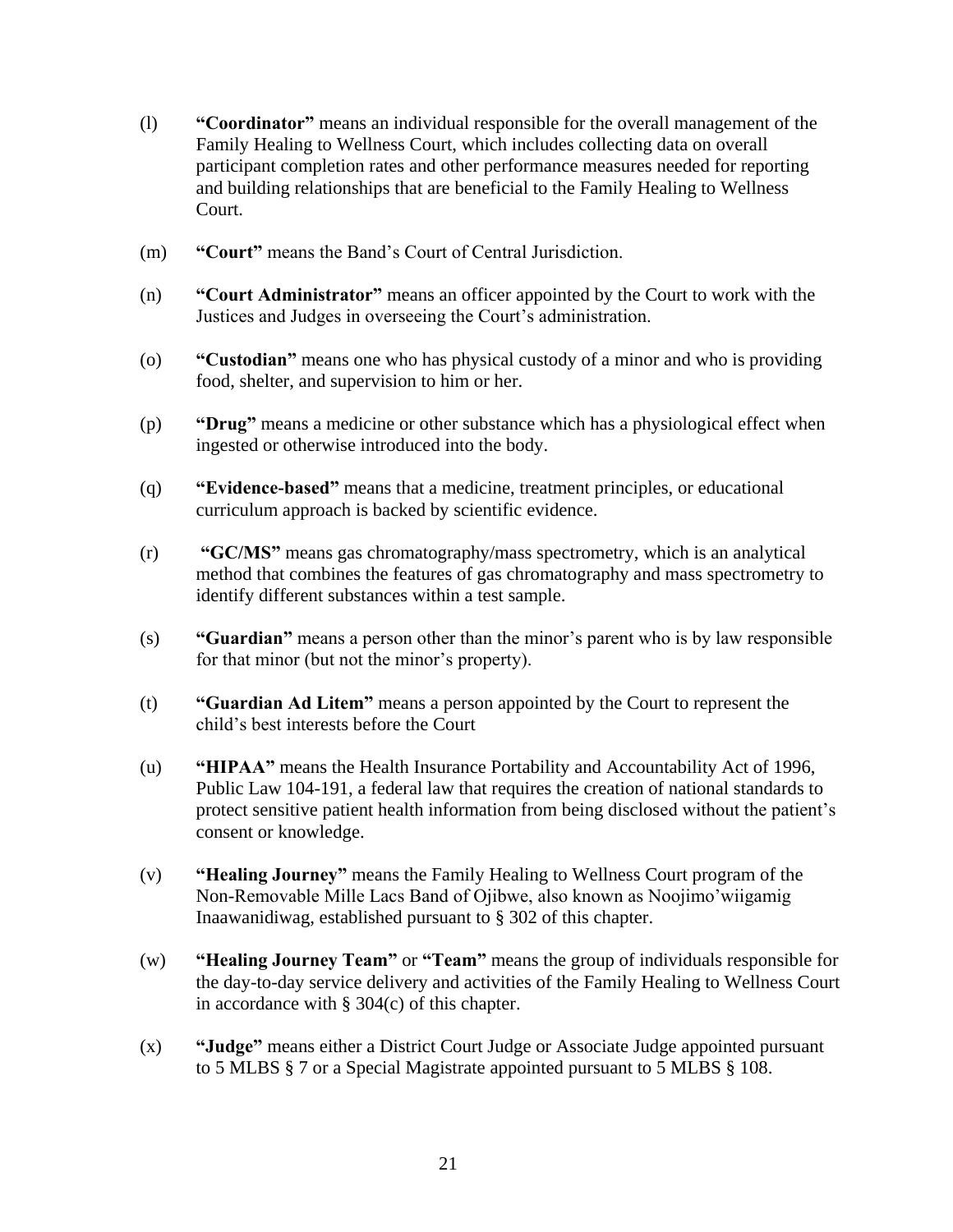- (y) **"Justice"** means a Court official nominated by the Chief Executive and confirmed by the Band Assembly pursuant to 5 MLBS § 5.
- (z) **"LC/MS"** means liquid chromatography/mass spectrometry, which is a technique used to provide information about the molecular weight, structure, identity, and quantity of specific sample components.
- (aa) **"Medication Assisted Recovery"** means the use of medications, in combination with counseling and behavioral therapies, to treat substance abuse.
- (bb) **"Parent"** means a natural or adoptive parent, but does not include persons whose parental rights have been terminated, nor does it include the unwed father whose paternity has not been acknowledged or established.
- (cc) **"Participant"** means an individual who is admitted into the Family Healing to Wellness Court.
- (dd) **"Probation officer"** means a person appointed by law to supervise offenders on probation.
- (ee) **"Program"** means the Family Healing to Wellness Court of the Non-Removable Mille Lacs Band of Ojibwe, also known as the Healing Journey, Noojimo'wiigamig Inaawanidiwag, established pursuant to § 302 of this chapter.
- (ff) **"Psychotropic medication"** means a remedial or therapeutic substance that changes the nervous system function and results in alterations in perception, mood, consciousness, cognition, or behavior, e.g. a sedative.
- (gg) **"Post-Traumatic Stress Disorder"** means a condition in which a person has difficulty recovering after experiencing or witnessing a traumatic event.
- (hh) **"Reasonable suspicion"** means an objectively justifiable suspicion that is based on specific facts or circumstances.
- (ii) **"Sex crime"** means a category of offense that arises when violence occurs during a sexual act, when there is a lack of consent by one party to the sexual act, or when someone engages in sexual activity with an individual who is legally incapable of consent, such as a child.
- (jj) **"Substance abuse"** means a pattern of harmful use of any drug for mood-altering purposes.
- (kk) **"Team meeting"** means a meeting of the Healing Journey Team, usually held just prior to participant court appearances, in which information about the participant's drug-testing results, attendance and participation in required treatment and other required activities, and other relevant information is shared and updated.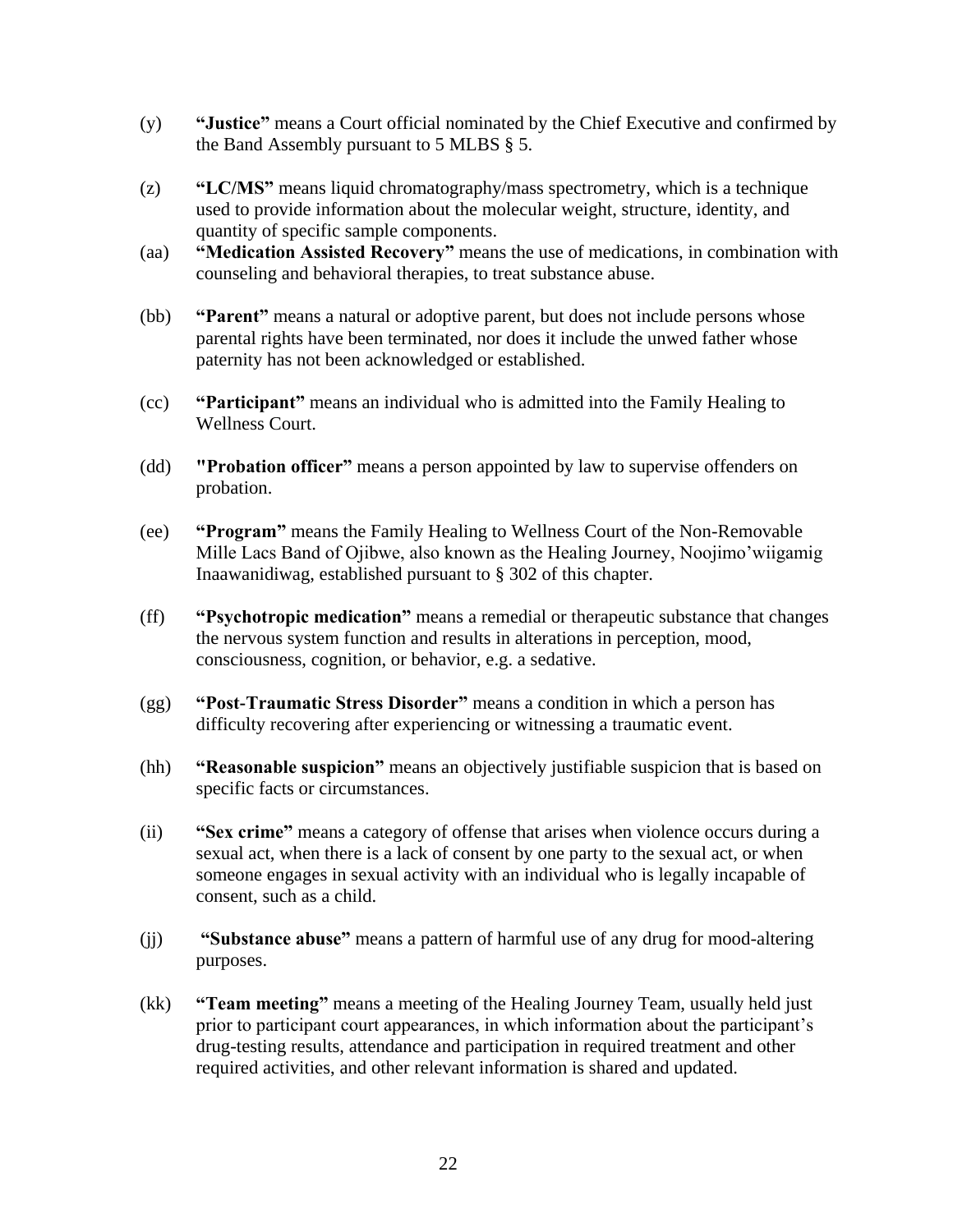- (ll) **"Treatment plan"** means a therapeutic strategy to address an individual's substance abuse and mental health needs that may incorporate patient education, mental health services, dietary adjustment, an exercise program, drug treatment, traditional Ojibwe healing practices, involvement in cultural activities, and the participation of nursing and allied health professionals.
- (mm) **"Violent crime"** means a violent felony, crime of violence, or crime of a violent nature in which an offender or perpetrator uses or threatens to use harmful force upon a victim."
- (nn) **"Violent offender"** means a person who:
	- (1) has been convicted of an offense that is punishable by a term of imprisonment exceeding one year, during the course of which offense or conduct:
		- (i) the person carried, possessed, or used a firearm or dangerous weapon; or
		- (ii) there occurred the death of or serious bodily injury to any person; or
		- (iii) there occurred the use of force against the person of another, without regard to whether any of the circumstances described in subparagraph (i) or (ii) is an element of the offense; or
	- (2) has one or more prior convictions for a felony crime involving the use or attempted use of force against a person with the intent to cause death or serious bodily or psychological harm.
- (oo) **"Wellness plan"** is a written document, based on an assessment of the circumstances necessitating the participant's involvement with the Family Healing to Wellness Court, that is developed in collaboration with the participant that includes the components of the case plan, the treatment plan, and the program phase requirements.

#### **Source:**

Band Ordinance 30-22.

## **§ 304. Structure.**

The Family Healing to Wellness Court is structured to foster engagement by the establishment of the following:

(a) **Oversight.** Oversight of the Family Healing to Wellness Court shall be provided by the Band's Chief Executive, Chief Justice, Speaker of the Assembly, and District Representatives according to their statutorily defined duties.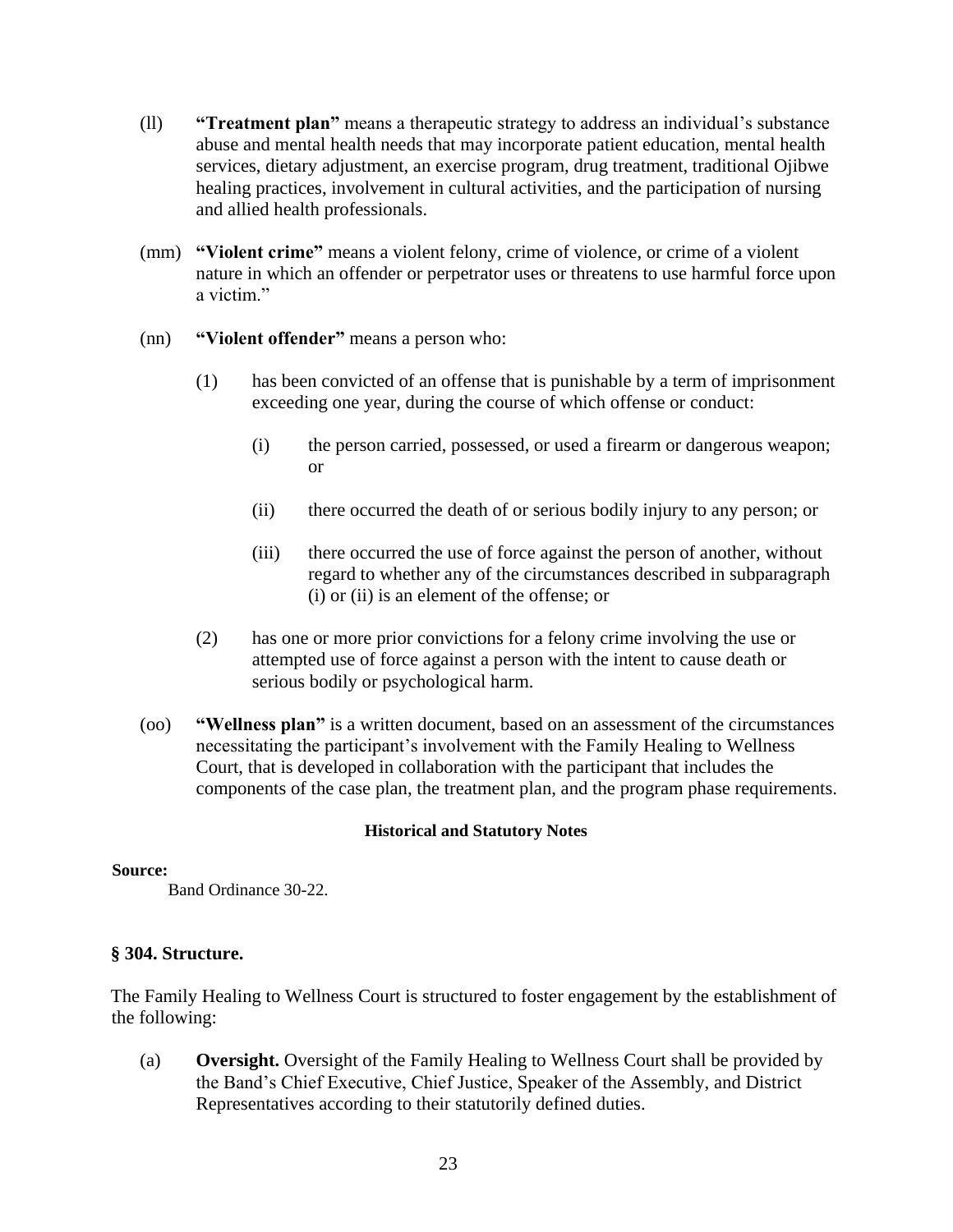- (b) **Steering Committee.** The District Court Judge shall establish a Steering Committee, which provides advice and guidance in the development of Healing Journey procedures and addresses any inconsistencies or gaps in the provision of necessary treatment or services.
- (c) **Healing Journey Team.** Designated Band judicial officers and court staff, a Deputy Solicitor General, defense counsel, cultural advisors, a Family Services social worker, guardians ad litem, service providers, and representatives of Band departments working with a participant and the participant's family shall comprise a collaborative Healing Journey Team responsible for daily service delivery, participant monitoring, and the general operations of the program. When relevant and appropriate for a participant or family, the Healing Journey Team may also include school officials, language teachers, a tribal court peacemaker, peers in recovery, tribal law enforcement officers, and county social workers, probation agents, and parole officers.
- (d) **Phases.** The Healing Journey Team is empowered to establish the required components of the four Family Healing to Wellness Court phases, which are:
	- (1) Tobacco (New Beginnings);
	- (2) Cedar (Personal Responsibility);
	- (3) Sage (Cooperation and Accountability); and
	- (4) Sweetgrass (Completion and Sharing).

#### **Source:**

Band Ordinance 30-22.

## **§ 305. Eligibility.**

To be eligible to participate in the Family Healing to Wellness Court, the applicant must:

- (a) be a Band member or the parent, guardian, or custodian of a minor child who is either a Band member, a Band member descendant, or a child eligible to become a Band member in accordance with Band law;
- (b) be a respondent in a child protection case pending before the Court under 8 MLBS § 3001 et seq.;
- (c) be diagnosed with a substance abuse condition and be willing to comply with treatment recommendations;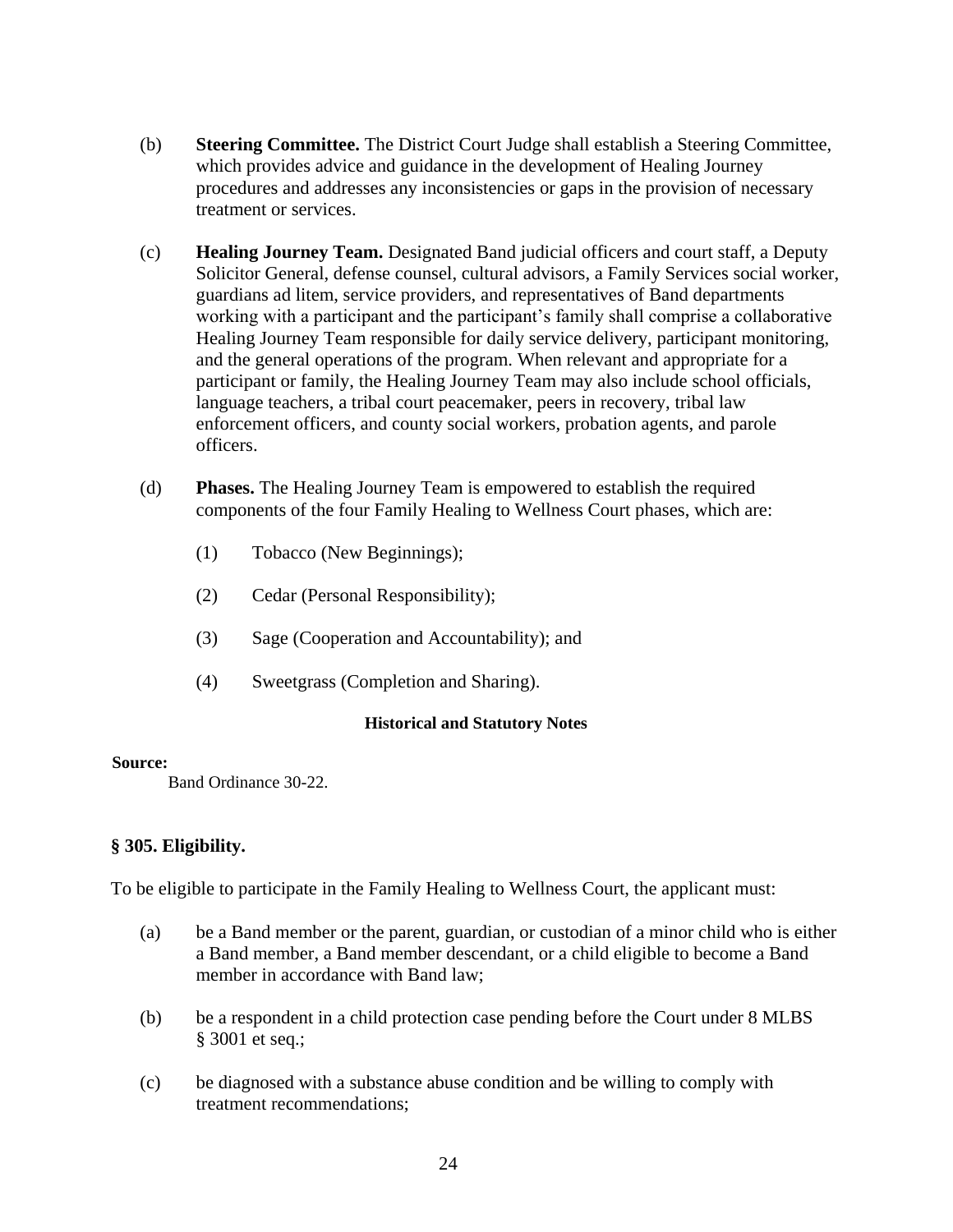- (d) never have been convicted of felony child abuse or be found at any time to be a violent offender;
- (e) never have been convicted of any sex crime within the preceding ten years; and
- (f) be willing to execute a release of information to allow confidential information to be shared with the Healing Journey Team, ancillary service providers, and probation officers when appropriate.

#### **Source:**

Band Ordinance 30-22.

## **§ 306. Admission.**

To be admitted into the Family Healing to Wellness Court, an applicant must file a petition. After the petition is filed with the Family Healing to Wellness Court, the Healing Journey Team shall review the petition according to a four-step process.

- (a) **Step 1.** The case manager shall meet with the applicant to verify eligibility. If the case manager determines that the applicant is eligible, the case manager shall refer the applicant to a chemical dependency assessor for a substance abuse assessment. The applicant shall execute a release of information authorizing the results of the evaluation to be shared with the Healing Journey Team. The case manager shall accept any previously completed substance abuse assessment that remains current.
- (b) **Step 2.** After completion of the evaluation and development of treatment recommendations, the chemical dependency assessor shall send a full report to the case manager. The Healing Journey Team shall thereafter meet to determine whether to recommend the applicant for admission into the Family Healing to Wellness Court by evaluating:
	- (1) the results of the substance abuse assessment;
	- (2) the contents of the Child in Need of Protection or Services petition;
	- (3) the applicant's history of criminal behavior and domestic violence, if any; and
	- (4) all other available information relevant to the applicant's fitness for participation in the Family Healing to Wellness Court.
- (c) **Step 3.** After the applicant is informed of her or his eligibility for the Family Healing to Wellness Court, the case manager must inform the applicant of the wellness plan, possible consequences of non-compliance, and other Healing Journey requirements. Applicants may meet with legal counsel for the same purposes. If the applicant is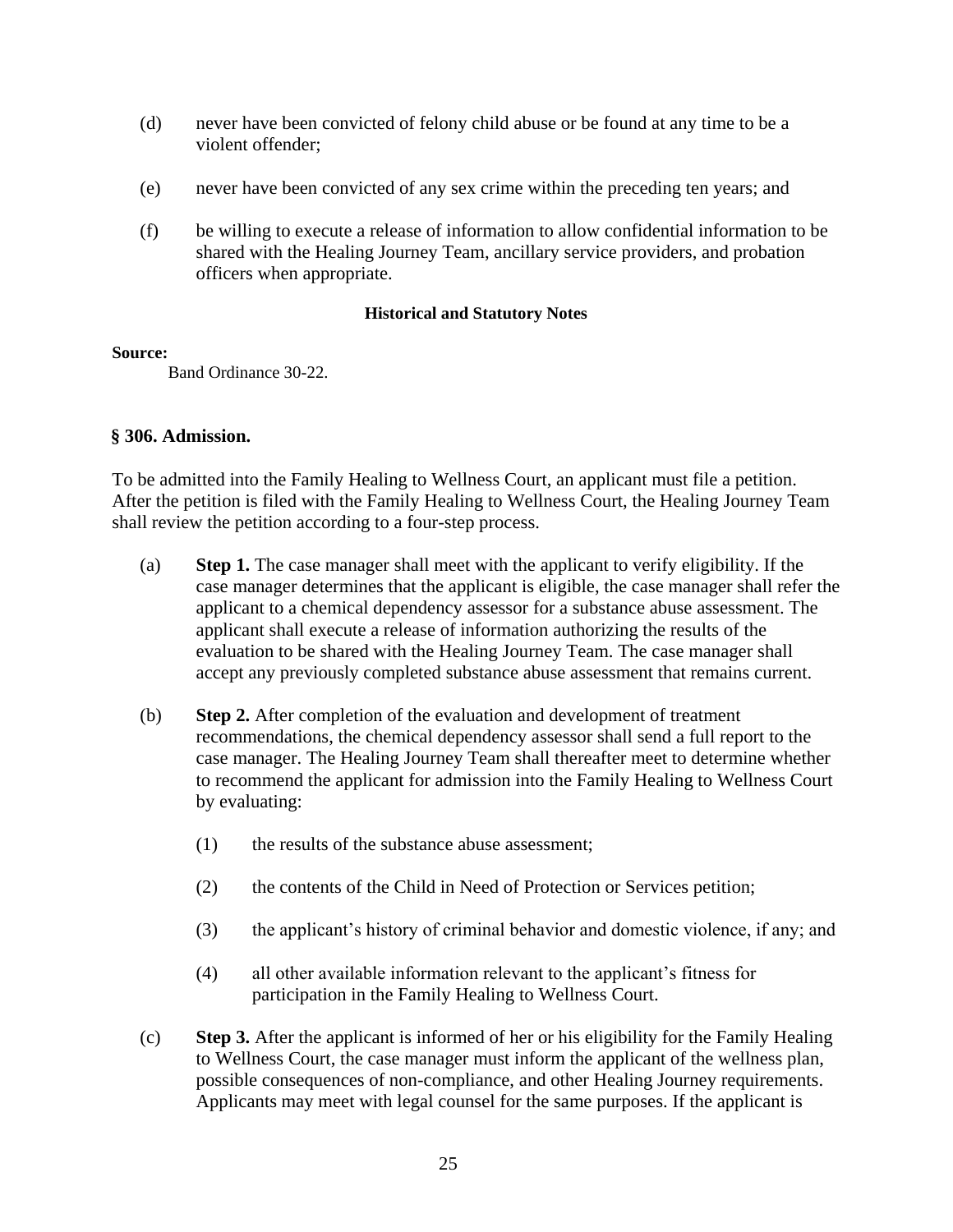indigent and unable to retain legal counsel, the Court shall appoint an attorney to represent the applicant, if funding allows.

- (d) **Step 4.** Upon a showing that the applicant has voluntarily agreed to the wellness plan and all Healing Journey requirements, the judge may issue an order admitting the applicant into the Family Healing to Wellness Court.
- (e) **Filing Deadline.** The petition for admission to the Family Healing to Wellness Court must be filed on or before 120 calendar days from the CHIPS petition's filing date unless the judge authorizes admission at a later date.
- (f) **CHIPS Trial Continued.** Once an applicant is admitted into the Family Healing to Wellness Court prior to adjudication, the District Court CHIPS trial shall be continued until the applicant graduates or is terminated from the Healing Journey. The Family Healing to Wellness Court may hold pre-trial and review hearings and issue orders as necessary for ongoing foster care funding and to ensure that the best interests of the child are being met.
- (g) **Re-admittance**. Any applicant previously terminated from the Family Healing to Wellness Court in accordance with § 313 of this chapter may not be re-admitted for a period of at least 30 days after termination.

#### **Historical and Statutory Notes**

#### **Source:**

Band Ordinance 30-22.

## **§ 307. Monitoring.**

- (a) **Wellness Plan Adherence.** After a participant is admitted into the Family Healing to Wellness Court, the case manager shall monitor the participant's adherence to the wellness plan and all other Healing Journey requirements. Monitoring may include, but is not limited to:
	- (1) regular meetings between the case manager and the participant;
	- (2) testing for alcohol and controlled substances;
	- (3) home visits;
	- (4) verification of participant's completion of phase requirements; and
	- (5) inquiries of treatment providers and probation or parole officers.
- (b) **Communication.** Healing Journey Team members and service providers operating within the Band government shall engage in ongoing communication with one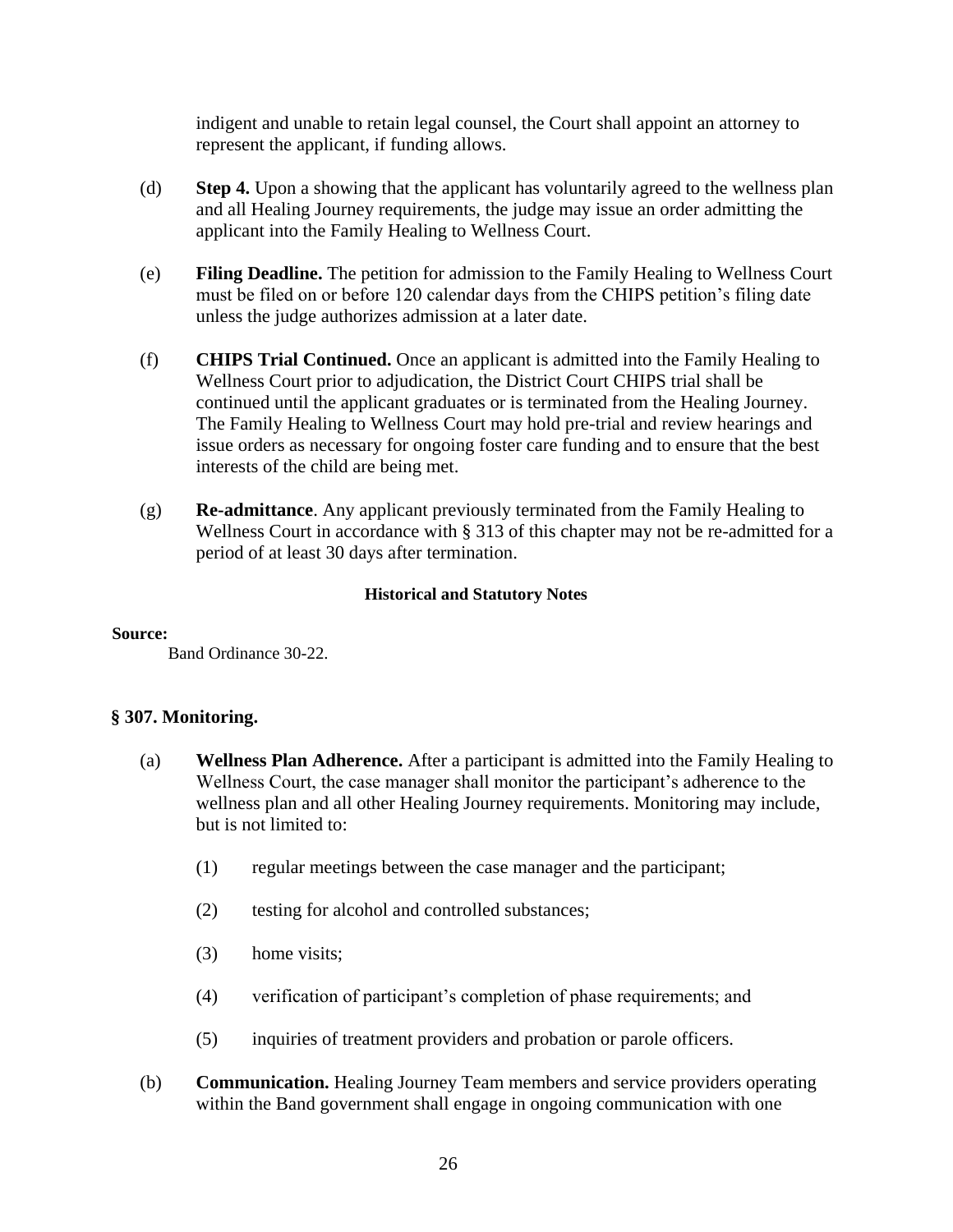another, including frequent exchanges of timely and accurate information about the participant's overall performance.

(c) **Team meetings.** Members of the Healing Journey Team shall consistently attend team meetings to review participant progress, determine appropriate actions to improve outcomes, and prepare for status hearings. Team meetings are closed to participants and the public unless the Healing Journey Team determines that there is good cause for a participant to attend. With the participant's written consent, the Healing Journey Team may permit other persons to observe team meetings, provided that no identifying participant information shall be disclosed.

#### **Historical and Statutory Notes**

#### **Source:**

Band Ordinance 30-22.

## **§ 308. Information.**

- (a) **Information Sharing.** Participants shall provide voluntary, informed, and written consent about what information will be shared between members of the Healing Journey Team. Participant consent shall be obtained through the execution of a release of information, which shall comport with HIPAA and 42 CFR, Part 2.
- (b) **Confidentiality.** Any statement made by a Family Healing to Wellness Court participant shall not be used against the participant in a subsequent adversarial proceeding, except that statements made by a participant which pertain to any mandatory reporting, such as abuse or neglect of a child or vulnerable adult, must be used in accordance with 8 MLBS § 3143. Substance use, mental health, and other professional evaluations of a terminated participant may also be used in a subsequent District Court proceeding. All other records of the Family Healing to Wellness Court are confidential and shall not be disclosed except to the members of the Healing Journey Team. The Court Administrator shall cause to be maintained a separate confidential file for an applicant or participant's Family Healing to Wellness Court records.

## **Historical and Statutory Notes**

#### **Source:**

Band Ordinance 30-22.

## **§ 309. Hearings.**

(a) **Status Hearings.** The judge shall preside over status hearings for Healing Journey participants which shall be held on the schedule determined by the phases and as the Healing Journey Team determines necessary. Status hearings must be conducted in a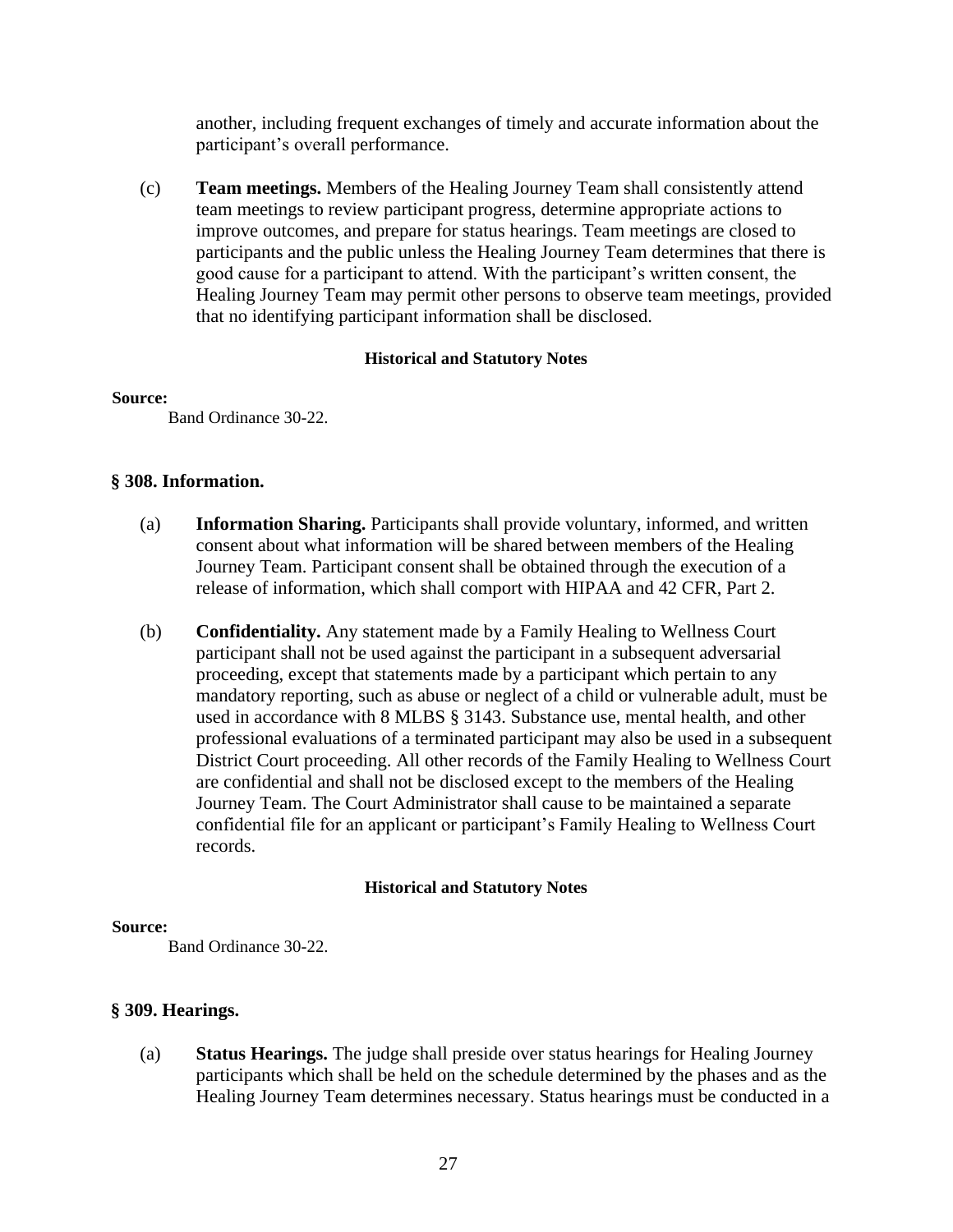strictly non-adversarial manner reflecting the Anishinaabe Values and adhering to the concept of Zhawenimaa. Matters to be considered at the hearing include:

- (1) whether the participant is attending required treatment sessions and is compliant with other components of the wellness plan;
- (2) the participant's random alcohol and drug test results;
- (3) the participant's own report of achievements made and challenges confronted; and
- (4) the awarding of incentives for wellness plan progress; or
- (5) the imposition of consequences for program non-compliance, after the participant has an opportunity to be heard regarding the non-compliant behavior.
- (b) **Judicial Decision-Making.** The judge shall make the final decision concerning the provision of incentives or imposition of consequences that affect a participant's program status after taking into consideration the recommendation of the other members of the Healing Journey Team and discussing the matter in court with the participant or the participant's legal counsel. The judge shall rely on the expert input of trained treatment professionals when imposing treatment-related conditions. If the judge believes that there is new evidence or other considerations that may affect the Healing Journey Team's initial recommendation, the judge shall confer with the rest of the team before providing an incentive or imposing a consequence other than the initial recommendation.
- (c) **Progressive Consequences.** Immediate, graduated, and individualized consequences shall govern the responses of the Healing Journey Team to each participant's noncompliance. Members of the Healing Journey Team shall consider recent and past behavior when responding to infractions. Consequences should be developed using a therapeutic approach, not a punitive approach, so as to encourage the participant's renewed program compliance.
- (d) **Opportunity to Respond.** The judge shall allow participants a reasonable opportunity to explain their perspectives concerning factual controversies and the imposition of consequences, incentives, and therapeutic adjustments. Participants shall receive a clear justification for why a particular consequence is being imposed. If a participant has difficulty expressing herself or himself because of such factors as a language barrier, nervousness, or cognitive limitation, the judge shall permit the participant's legal counsel or representative to assist in providing such explanations.
- (e) **Non-Medical Use of Substances.** Consequences shall be imposed for the nonmedically prescribed use of drugs, including alcohol, cannabis, and prescribed pharmaceuticals, regardless of the licit or illicit status of the drug. The Healing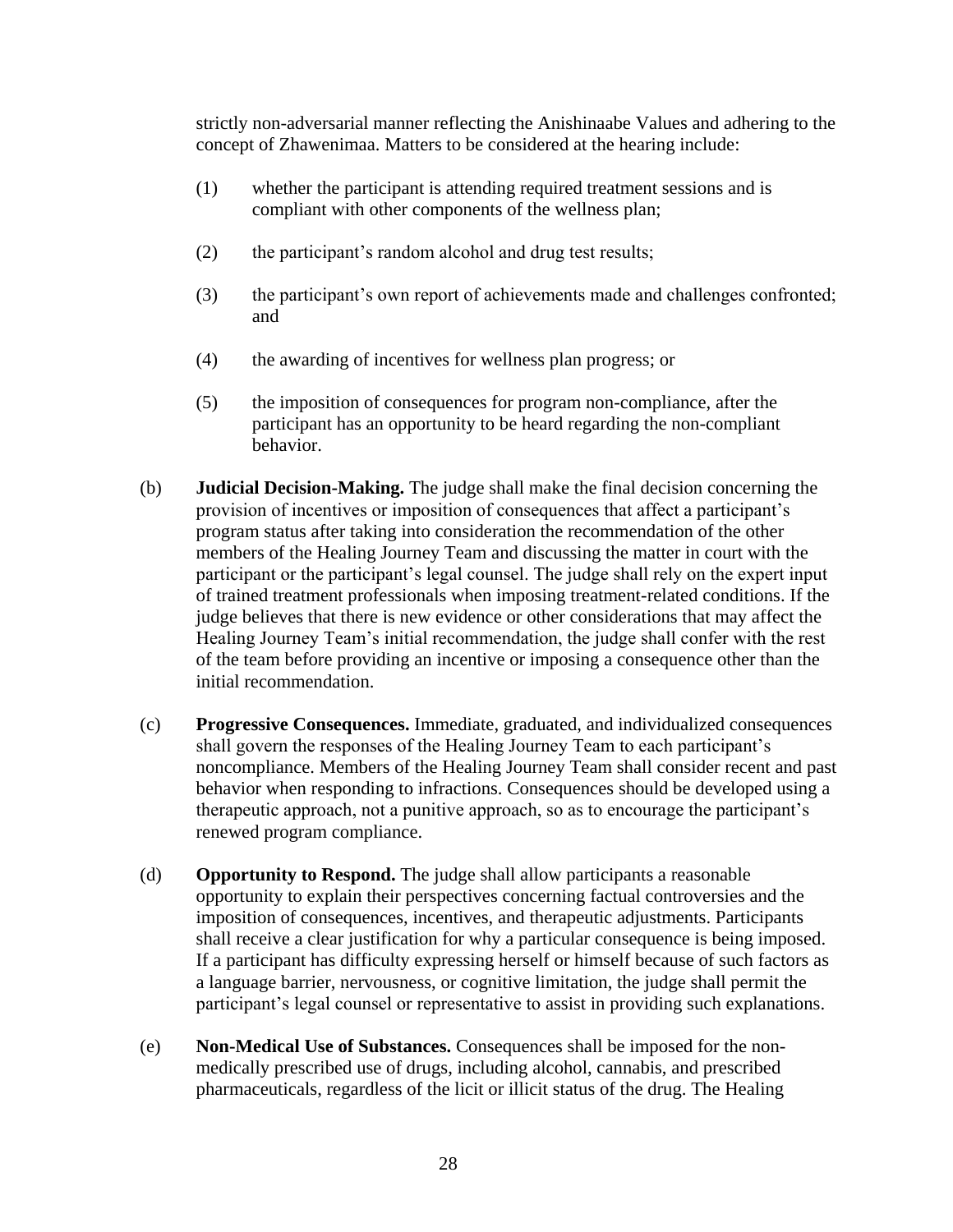Journey Team shall rely on medical advice to determine whether a prescription for an addictive or intoxicating medication is medically indicated and whether nonaddictive, non-intoxicating, and medically safe alternative treatments are available. Consideration shall be given to the use of traditional Ojibwe healing medicines.

(f) **Incentives.** The Healing Journey Team shall place as much emphasis on incentivizing productive behaviors as it does on substance abuse and other infractions. Criteria for phase advancement and graduation shall include objective evidence that participants are completing the requirements of their wellness plans.

## **Historical and Statutory Notes**

#### **Source:**

Band Ordinance 30-22.

## **§ 310. Drug and Alcohol Testing.**

- (a) **Written Testing Procedures.** The Family Healing to Wellness Court shall have written policies and procedures governing sample collection, sample analysis, and result reporting for drug and alcohol testing. The testing policies and procedures shall address elements that contribute to the reliability and validity of the testing process. Urine specimens shall be routinely tested for evidence of dilution and adulteration.
- (b) **Notice of Testing.** Upon admittance to the Healing Journey, participants shall receive a clear and comprehensive explanation of their rights and responsibilities related to drug and alcohol testing.
- (c) **Random Testing.** All testing shall be random and conducted as needed in accordance with this chapter. Participants shall not receive more than an eight-hour notice of when a sample will be collected. For tests with short detection windows, such as oral fluid tests, specimens shall be provided within four hours after notification.
- (d) **Confirmation Tests.** If a participant denies substance use in response to a positive screening test, a portion of the same specimen shall be subjected to confirmatory analysis using an instrumented test, such as GC/MS or LC/MS.
- (e) **Availability of Results.** Test results from an instant drug or alcohol screening shall be made available to the case manager within two business days of administration. Results from a lab-tested screening shall be forwarded to the case manager as soon as practicable after receipt. When a positive test is received by the case manager, the Healing Journey Team shall be notified immediately.
- (f) **Refusal and Adulteration.** A participant's refusal to submit to testing, submission of a sample from another person, or production of an adulterated sample shall be treated as non-compliant behavior.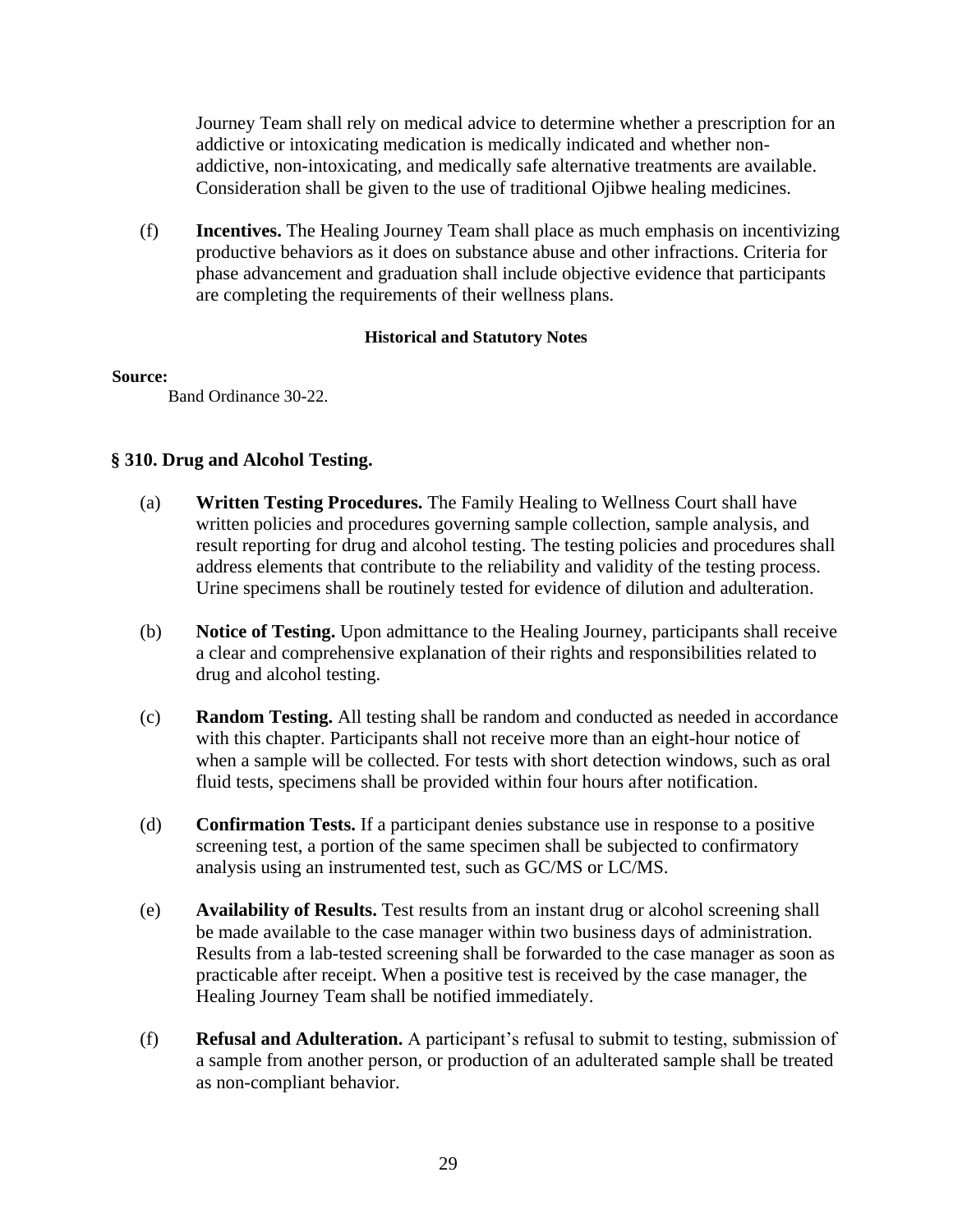- (g) **Scope of Testing.** Drug or alcohol testing shall not be limited to a single drug of the participant's choice but shall regularly include a panel of drugs to detect a broad array of known drugs of use.
- (h) **Frequency of Testing.** The Healing Journey Team shall establish the required frequency of testing for each program phase with the understanding that, as a participant progresses, testing may be less frequent. An increase in the frequency of testing may be imposed upon the Healing Journey Team's reasonable suspicion of use or as a consequence for a participant testing positive for alcohol or prohibited drugs.

#### **Source:**

Band Ordinance 30-22.

## **§ 311. Treatment Services.**

- (a) **Continuum of Care.** The Healing Journey Team shall provide prompt access to a continuum of substance abuse and medical and mental health services based on a clinical assessment of the participant's treatment needs.
- (b) **Participant's Goals.** The Healing Journey Team shall, in collaboration with the participant, set individualized short and long-term goals based on the participant's wellness plan. A participant's progress through the Family Healing to Wellness Court phases and an individual's progress through those phases shall not be based solely upon pre-set court timelines.
- (c) **Adjustments to the Level of Care.** Adjustments to the level of substance abuse treatment and other care shall be predicated on each participant's response to treatment and shall not be tied to the programmatic phase structure. If a participant relapses or uses alcohol or a prohibited drug, the Healing Journey Team shall develop a remedial plan together with the participant to regain and maintain sobriety.
- (d) **Individualized Treatment.** Healing Journey participants shall be matched to services according to their specific needs. Treatment plans shall be individualized for each participant based on the results of the initial assessment and ongoing assessments. Participants shall be reassessed at a frequency determined by the program and treatment plans may be modified or adjusted based on results.
- (e) **Provider Training and Credentials.** All chemical dependency and mental health treatment services shall be evidence-based and provided by licensed programs or individuals.
- (f) **Medication Assisted Recovery.** The Family Healing to Wellness Court may accept applicants taking medications to treat chemical dependency so long as the medication is prescribed by a trained and authorized addiction physician. The Family Healing to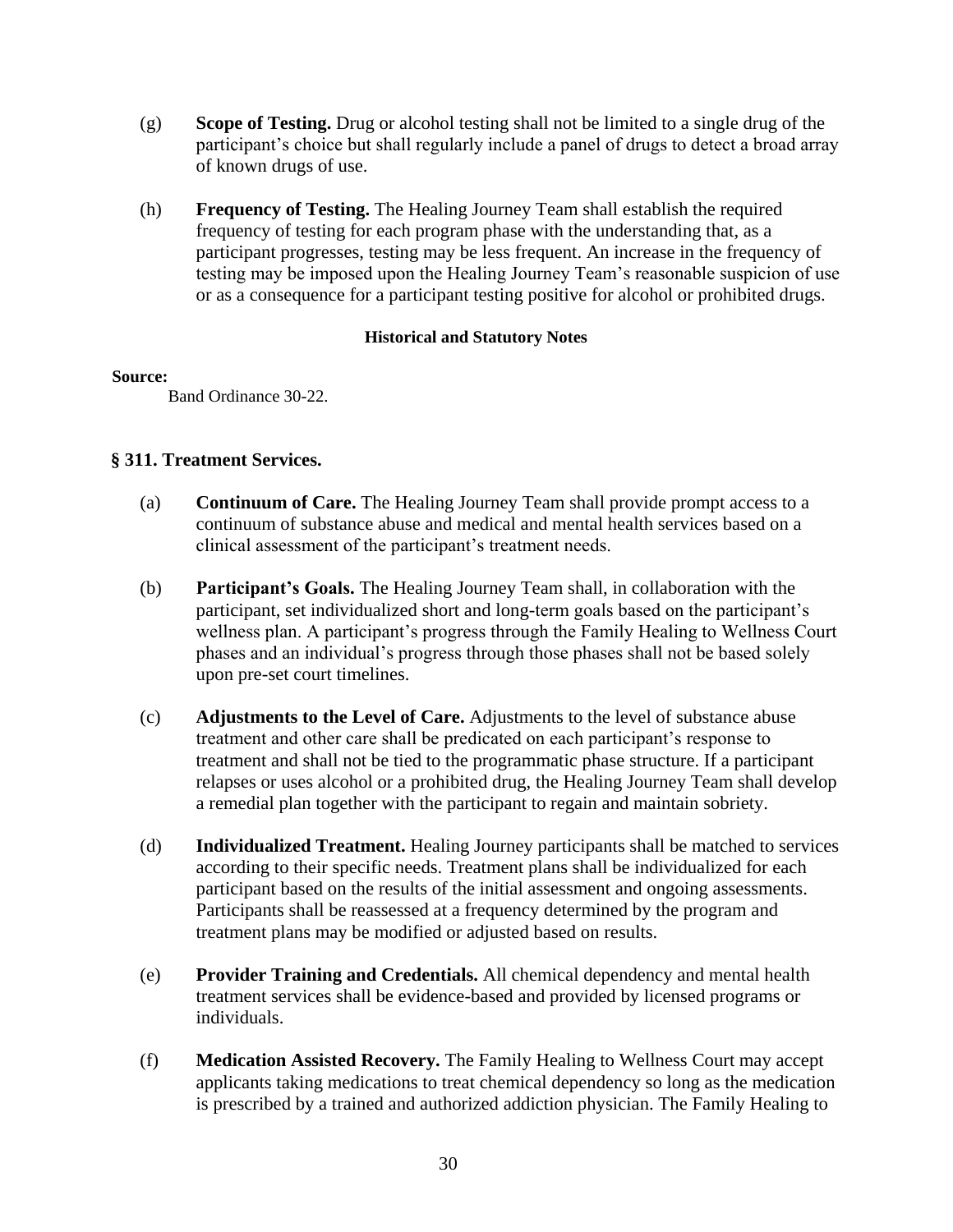Wellness Court shall have policies specific to Medication Assisted Recovery and memoranda of understanding in place to ensure proper coordination with treatment and medical providers. The Healing Journey Team shall not require any participant to discontinue Medication Assisted Recovery unless clinical and medical assessment indicates that it is not appropriate for the participant or is no longer needed.

- (g) **Trauma-Informed Services.** Services provided to participants shall be traumainformed when appropriate and clinically necessary to the degree that available resources allow. Participants shall be screened and assessed, as needed, for trauma history, trauma-related symptoms, and Post-Traumatic Stress Disorder.
- (h) **Concurrent Mental Health and Substance Abuse Treatment.** Mental health and substance abuse shall be treated concurrently using an evidence-based approach that focuses on mutually aggravating effects of the two conditions, when recommended by appropriate providers.

## **Historical and Statutory Notes**

#### **Source:**

Band Ordinance 30-22.

## **§ 312. Participant Services.**

- (a) **Healing Services.** The Healing Journey Team shall refer participants for treatment and social services to address conditions that are likely to interfere with their response to substance abuse or mental health treatment, diminish long-term treatment gains, or negatively impact their parenting abilities. Depending upon participant needs, services may include housing assistance, trauma-informed services, criminal-thinking interventions, individual, family, or interpersonal counseling, vocational or educational services, cultural and traditional education and activities, transportation, and medical or dental treatment. Participants shall only be required to receive services for which they have an assessed need.
- (b) **Psychotropic Medications.** Applicants shall not be denied admittance into the Family Healing to Wellness Court because they are receiving lawfully prescribed psychotropic medication. Participants shall receive psychotropic medication based on a determination of medical necessity or medical indication by a qualified medical provider. Participants shall not be required to discontinue lawfully prescribed psychotropic medication as a condition of graduating from the Family Healing to Wellness Court.
- (c) **Family Participation.** If a participant wishes to enlist the help and support of a family member or friend to assist with progress on the wellness plan, the participant may do so as long as the necessary releases of information are executed. If the participant's co-parent, co-guardian, or co-custodian who is also a respondent in the child protection matter, or the participant's child, objects to the requested family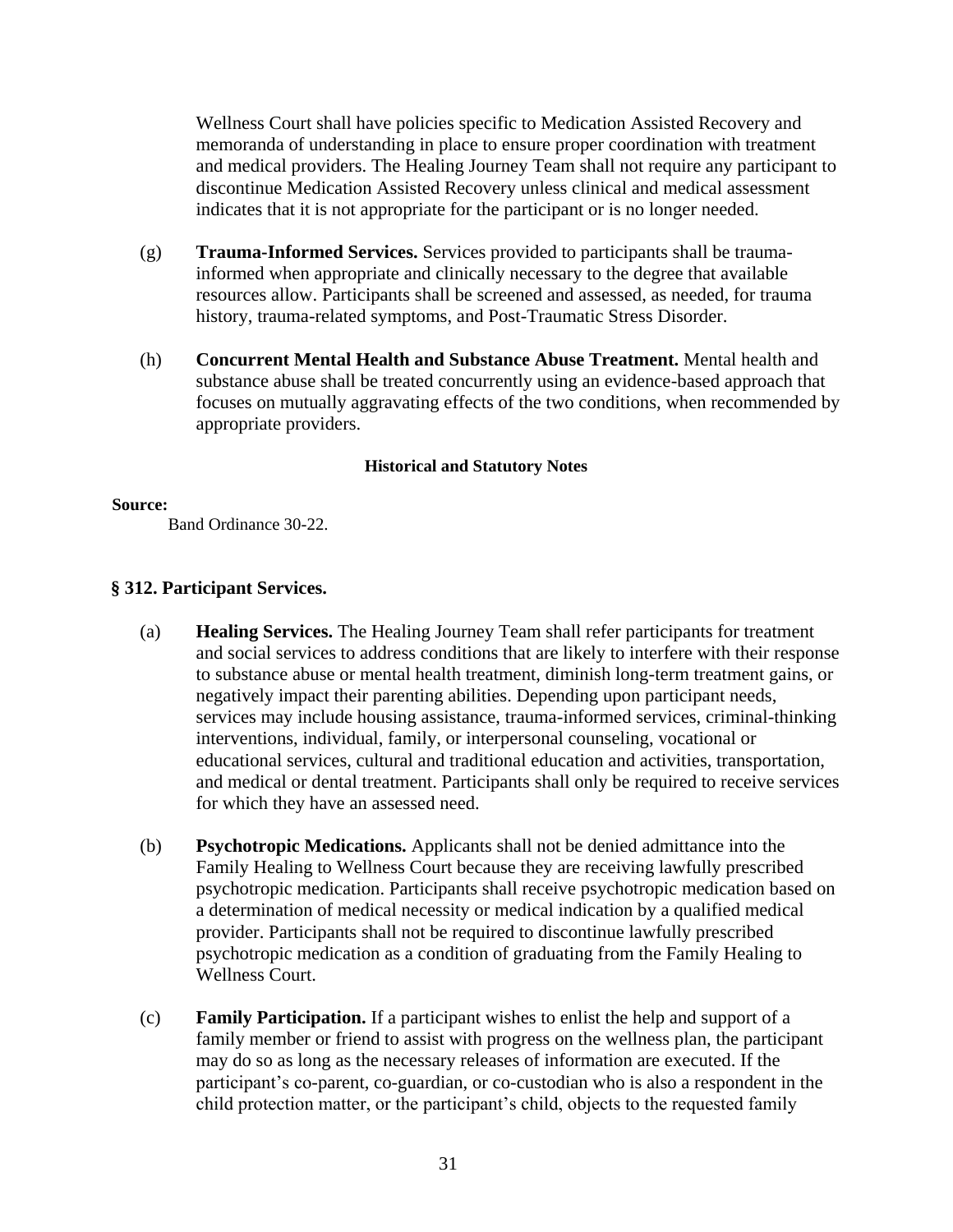member or friend accessing confidential information, no such information shall be released to that person.

- (d) **Overdose Prevention and Referral.** As early in the Healing Journey as feasible, participants shall complete a brief evidence-based educational curriculum describing concrete measures they can take to prevent or reverse overdose or poisoning from opioids, other drugs, or alcohol.
- (e) **Peer Support.** Where appropriate and feasible, the Healing Journey Team shall incorporate peer recovery support services which may include referrals to peer recovery support programs and cultural groups, the establishment of alumni groups, and the training of Healing Journey graduates as peer recovery support specialists.

## **Historical and Statutory Notes**

#### **Source:**

Band Ordinance 30-22.

## **§ 313. Termination.**

- (a) **Grounds for Termination.** A participant may be terminated from the Family Healing to Wellness Court for any of the following reasons:
	- (1) persistent non-compliance or lack of progress on her or his wellness plan, non-compliance with Healing Journey requirements, drug test tampering, or lack of progress in treatment;
	- (2) commission of a violent crime, a crime endangering the safety or welfare of a child, or a crime committed in furtherance of the participant securing alcohol or other prohibited drugs;
	- (3) evidence indicating that the participant is involved with the dealing of controlled substances or driving while under the influence of an intoxicant;
	- (4) any threatening, abusive, or violent behavior;
	- (5) hostile, threatening, or disrespectful conduct towards the Healing Journey Team or other participants; or
	- (6) any other conduct for which the Healing Journey Team deems termination to be an appropriate remedy.
- (b) **Recommendation to Terminate.** If the Healing Journey Team believes that a participant's conduct is grounds for termination from the Family Healing to Wellness Court, the Team shall:

(1) deliberate and obtain consensus on whether the participant should be terminated;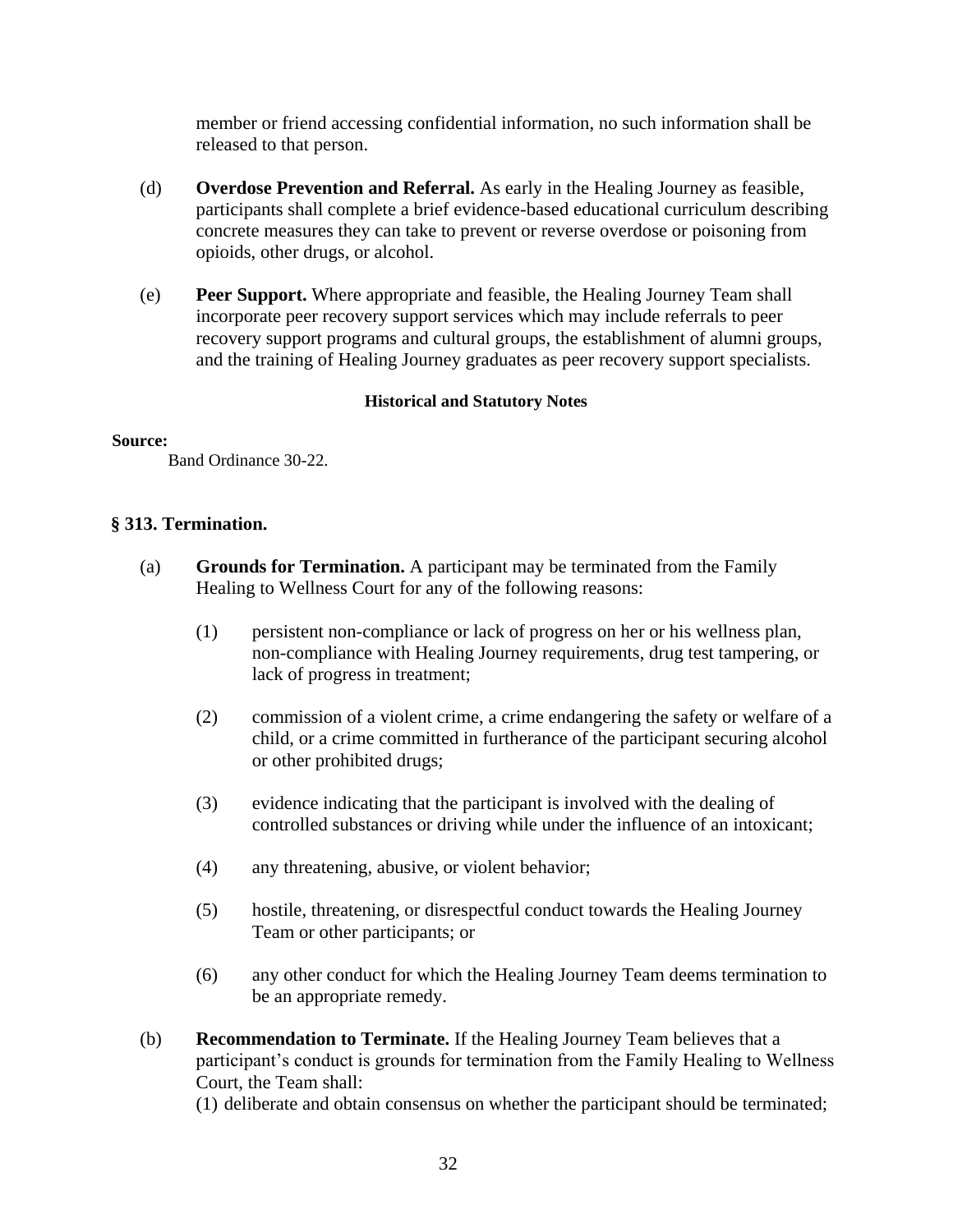- (2) put into writing the termination recommendation and supporting rationale; and
- (3) provide a copy of the termination recommendation to the participant and the participant's legal counsel, if any.
- (c) **Termination Hearing.** Upon the filing of the Healing Journey Team's written recommendation to terminate the participant from the Healing Journey, the judge shall:
	- (1) schedule the matter for a hearing and provide the participant and participant's legal counsel with notice of the hearing; and
	- (2) after conducting the hearing, issue a written order that terminates the participant from the Healing Journey; or
	- (3) if during the hearing, the judge receives evidence or is made aware of other considerations that may warrant not terminating the participant, after recessing the hearing to consult with the Healing Journey Team, may issue an order declining to terminate the participant from the Healing Journey.
- (d) **Evidentiary Hearing.** If the judge finds that an evidentiary hearing is necessary to determine whether to terminate a participant from the Healing Journey, the Office of the Solicitor General shall serve as the prosecutor.
- (e) **Return to CHIPS Process.** When a participant is terminated from the Healing Journey, the participant's child protection matter shall resume under the usual procedures set forth by 8 MLBS § 3101 et seq.

#### **Source:**

Band Ordinance 30-22.

## **§ 314. Graduation.**

- (a) **Eligibility for Graduation.** Upon a participant's successful completion of all four phases of the Healing Journey and the components of the participant's wellness plan, the Healing Journey Team may recommend the participant's graduation.
- (b) **Graduation Ceremony.** Upon the Healing Journey Team's recommendation for a participant's graduation, the case manager shall assist the successful participant to plan a graduation ceremony to be held following the final status hearing. The participant shall decide which individuals to invite to the ceremony, if any.
- (c) **Final Status Hearing.** A final status hearing will be held at which the Healing Journey Team's recommendation for the participant's graduation may be accepted by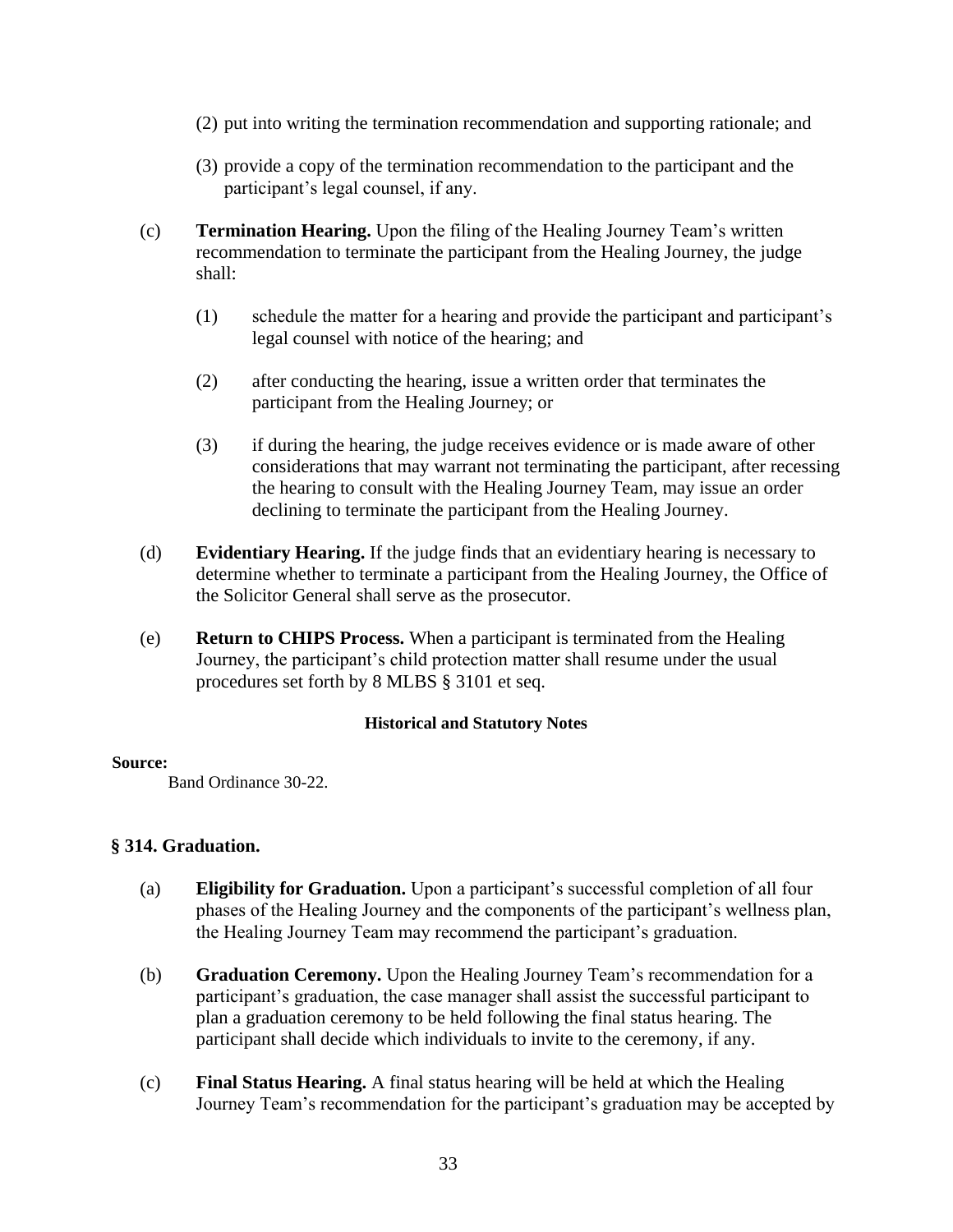the Court. If the judge accepts the recommendation, then the Court shall issue an order finding that the participant has successfully completed the Healing Journey.

- (d) **Graduation Certificate.** At the final status hearing, the judge shall issue a graduation certificate to the participant and provide a copy of the certificate to the Office of the Solicitor General. The Healing Journey Team should be prepared to offer comments and may give culturally meaningful gifts or tokens to the graduating participant.
- (e) **Dismissal of CHIPS Case.** Upon receipt of the copy of the participant's graduation certificate, the Office of the Solicitor General shall promptly file a motion to dismiss the participant's CHIPS case in the District Court, where it shall be granted.

#### **Historical and Statutory Notes**

**Source:**

Band Ordinance 30-22.

## **§ 315. Continuing Education.**

Members of the Healing Journey Team shall attend continuing education workshops at least every other year to gain up-to-date knowledge about best practices on relevant topics, including substance abuse and mental health treatment, complementary treatment and social services, behavior modification, community supervision, drug and alcohol testing, team decision-making, and emerging legal issues in tribal Healing to Wellness Courts. Whenever available, the Healing Journey Team shall receive training on promising practices that incorporate Mille Lacs Band or other tribal culturally-informed approaches to the treatment of substance abuse and mental health disorders.

#### **Historical and Statutory Notes**

**Source:**

Band Ordinance 30-22.

## **§ 316. Program Reporting.**

The Family Healing to Wellness Court shall submit a comprehensive report to the Band Assembly no later than January 15th of each year, detailing the number of participants during the prior calendar year, the respective outcomes, and any other information that is reasonably necessary to assess the Family Healing to Wellness Court's impact on Band communities. All information reported shall contain only non-identifying data to maintain the confidentiality of Healing Journey participants.